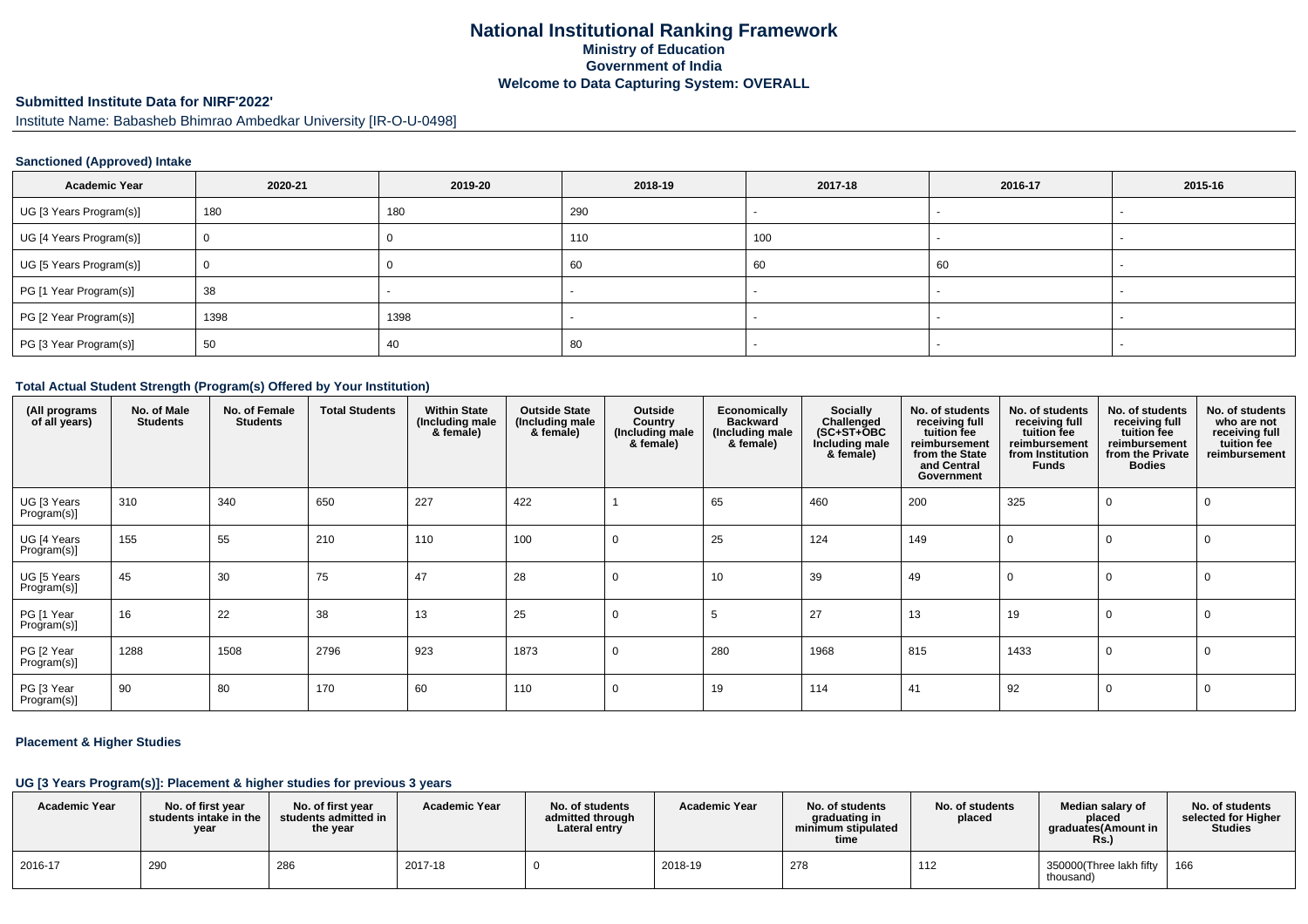| 2017-18 | 290 | 290 | 2018-19 | 2019-20 | 286                   | ט ו | 560000(Five lakh sixty<br>thousand)   | 170          |
|---------|-----|-----|---------|---------|-----------------------|-----|---------------------------------------|--------------|
| 2018-19 | 290 | 290 | 2019-20 | 2020-21 | n <sub>0</sub><br>790 | טוו | 570000(Five lakh<br>seventy thousand) | 171<br>ن ، ، |

# **UG [4 Years Program(s)]: Placement & higher studies for previous 3 years**

| <b>Academic Year</b> | No. of first year<br>students intake in the<br>year | No. of first year<br>students admitted in<br>the year | <b>Academic Year</b> | No. of students<br>admitted through<br>Lateral entry | <b>Academic Year</b> | No. of students<br>graduating in<br>minimum stipulated<br>time | No. of students<br>placed | Median salary of<br>placed<br>graduates(Amount in<br><b>Rs.)</b> | No. of students<br>selected for Higher<br><b>Studies</b> |
|----------------------|-----------------------------------------------------|-------------------------------------------------------|----------------------|------------------------------------------------------|----------------------|----------------------------------------------------------------|---------------------------|------------------------------------------------------------------|----------------------------------------------------------|
| 2015-16              | 110                                                 | 108                                                   | 2016-17              | 18                                                   | 2018-19              | 97                                                             | 75                        | 260000(Two lakh sixty<br>thousand)                               | 22                                                       |
| 2016-17              | 100                                                 | 82                                                    | 2017-18              |                                                      | 2019-20              | 77                                                             | 48                        | 275000(Two Lakhs<br>Seventy Five<br>thousand)                    | 10                                                       |
| 2017-18              | 100                                                 | 100                                                   | 2018-19              |                                                      | 2020-21              | 100                                                            | 85                        | 320000(Three lakh<br>twenty thousand)                            | 15                                                       |

## **UG [5 Years Program(s)]: Placement & higher studies for previous 3 years**

| <b>Academic Year</b> | No. of first year<br>students intake in the<br>year | No. of first vear<br>students admitted in<br>the year | <b>Academic Year</b> | No. of students<br>admitted through<br>Lateral entry | <b>Academic Year</b> | No. of students<br>graduating in<br>minimum stipulated<br>time | No. of students<br>placed | Median salary of<br>placed<br>graduates(Amount in<br><b>Rs.)</b> | No. of students<br>selected for Higher<br><b>Studies</b> |
|----------------------|-----------------------------------------------------|-------------------------------------------------------|----------------------|------------------------------------------------------|----------------------|----------------------------------------------------------------|---------------------------|------------------------------------------------------------------|----------------------------------------------------------|
| 2014-15              | 60                                                  |                                                       | 2015-16              | υ                                                    | 2018-19              |                                                                |                           | 400000(Four lakh)                                                |                                                          |
| 2015-16              | 60                                                  | 26                                                    | 2016-17              | υ                                                    | 2019-20              | 26                                                             | 10                        | 320000(Three Lakh<br>Twenty Thousand)                            | 16                                                       |
| 2016-17              | 60                                                  | 60                                                    | 2017-18              | υ                                                    | 2020-21              | 58                                                             | 32                        | 450000(Four lakh fifty<br>thousand)                              | 26                                                       |

## **PG [1 Years Program(s)]: Placement & higher studies for previous 3 years**

| <b>Academic Year</b> | No. of first year<br>students intake in the<br>year | No. of first year<br>students admitted in<br>the year | <b>Academic Year</b> | No. of students graduating in minimum<br>stipulated time | No. of students<br>placed | Median salary of<br>placed<br>graduates(Amount in<br><b>Rs.)</b> | No. of students<br>selected for Higher<br><b>Studies</b> |
|----------------------|-----------------------------------------------------|-------------------------------------------------------|----------------------|----------------------------------------------------------|---------------------------|------------------------------------------------------------------|----------------------------------------------------------|
| 2018-19              | 199                                                 | 198                                                   | 2018-19              | 198                                                      | 119                       | 450000(four lakh fifty<br>thousand)                              | 79                                                       |
| 2019-20              | 38                                                  | 38                                                    | 2019-20              | 38                                                       | 34                        | 500000(Five lakh)                                                |                                                          |
| 2020-21              | 38                                                  | 38                                                    | 2020-21              | 38                                                       | 34                        | 520000(five lakh<br>twenty thousand)                             |                                                          |

## **PG [2 Years Program(s)]: Placement & higher studies for previous 3 years**

| <b>Academic Year</b> | No. of first year<br>students intake in the<br>year | No. of first year<br>students admitted in<br>the year | <b>Academic Year</b> | No. of students graduating in minimum<br>stipulated time | No. of students<br>placed | Median salary of<br>placed<br>graduates(Amount in<br><b>Rs.)</b> | No. of students<br>selected for Higher<br><b>Studies</b> |
|----------------------|-----------------------------------------------------|-------------------------------------------------------|----------------------|----------------------------------------------------------|---------------------------|------------------------------------------------------------------|----------------------------------------------------------|
| 2017-18              | 1538                                                | 1530                                                  | 2018-19              | 948                                                      | 489                       | 350000(Three lakh fifty<br>thousand)                             | 459                                                      |
| 2018-19              | 1598                                                | 1598                                                  | 2019-20              | 1590                                                     | 1230                      | 550000 (Five lakh fifty<br>thousand)                             | 250                                                      |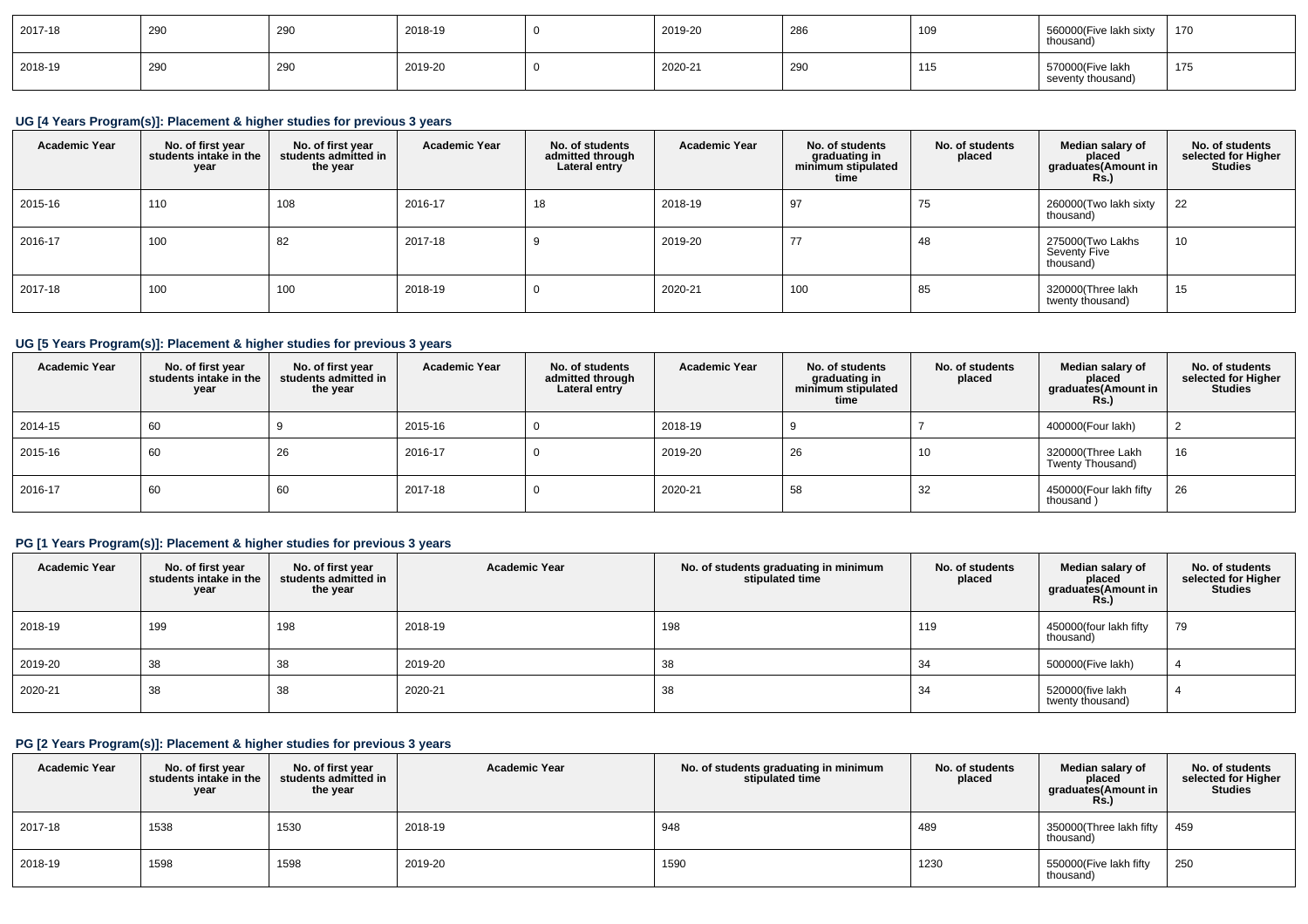| 2019-20 | 1398 | 1398 | 2020-21 | 1398 | 1178 | 525000(Fiv<br>Five lak!<br>e thousand)<br>$- - - - -$<br><b>INGIL</b><br>$\cdots$ $\mathbf{v}$ . $\cdots$ | 220 |
|---------|------|------|---------|------|------|-----------------------------------------------------------------------------------------------------------|-----|
|---------|------|------|---------|------|------|-----------------------------------------------------------------------------------------------------------|-----|

# **PG [3 Years Program(s)]: Placement & higher studies for previous 3 years**

| <b>Academic Year</b> | No. of first year<br>students intake in the<br>year | No. of first vear<br>students admitted in<br>the year | <b>Academic Year</b> | No. of students<br>admitted through<br>Lateral entry | <b>Academic Year</b> | No. of students<br>graduating in<br>minimum stipulated<br>time | No. of students<br>placed | Median salary of<br>placed<br>graduates (Amount in<br>Rs.) | No. of students<br>selected for Higher<br><b>Studies</b> |
|----------------------|-----------------------------------------------------|-------------------------------------------------------|----------------------|------------------------------------------------------|----------------------|----------------------------------------------------------------|---------------------------|------------------------------------------------------------|----------------------------------------------------------|
| 2016-17              | 80                                                  | 46                                                    | 2017-18              |                                                      | 2018-19              | 45                                                             | 40                        | $350000$ (Three lakh fifty   5<br>thousand)                |                                                          |
| 2017-18              | 80                                                  | 80                                                    | 2018-19              |                                                      | 2019-20              | 76                                                             | 70                        | 800000(Eight lakh)                                         |                                                          |
| 2018-19              | 80                                                  | 80                                                    | 2019-20              |                                                      | 2020-21              | 75                                                             | 70                        | 800000(Eight lakh)                                         |                                                          |

### **Ph.D Student Details**

|                | Ph.D (Student pursuing doctoral program till 2020-21 Students admitted in the academic year 2020-21 should not be entered here.) |                                                      |                       |  |  |  |  |
|----------------|----------------------------------------------------------------------------------------------------------------------------------|------------------------------------------------------|-----------------------|--|--|--|--|
|                |                                                                                                                                  |                                                      | <b>Total Students</b> |  |  |  |  |
| Full Time      |                                                                                                                                  | 652                                                  |                       |  |  |  |  |
| Part Time      |                                                                                                                                  | 0                                                    |                       |  |  |  |  |
|                | No. of Ph.D students graduated (including Integrated Ph.D)                                                                       |                                                      |                       |  |  |  |  |
|                | 2020-21                                                                                                                          | 2019-20                                              | 2018-19               |  |  |  |  |
| Full Time      | 198                                                                                                                              | 199                                                  | 203                   |  |  |  |  |
| Part Time      |                                                                                                                                  | 0                                                    | 0                     |  |  |  |  |
|                | PG (Student pursuing MD/MS/DNB program till 2020-21 Students admitted in the academic year 2021 - 22 should not be entered here) |                                                      |                       |  |  |  |  |
|                | Number of students pursuing PG (MD/MS/DNB) program                                                                               |                                                      | 0                     |  |  |  |  |
|                |                                                                                                                                  | No. of students Graduating in PG (MD/MS/DNB) program |                       |  |  |  |  |
| 2020-21        | 2019-20                                                                                                                          |                                                      | 2018-19               |  |  |  |  |
| $\overline{0}$ |                                                                                                                                  | 0                                                    |                       |  |  |  |  |

### **Online Education**

| . Does all programs/courses were completed on time.                 | Yes                                                                                                                                                                                                                                                                                                                                                                                                                                                                                                                                                                                                                                                                                                                                                                                                                                                                                                                                                                                                                                                                                                                                                                                                                                                                                                                                                                                                                                                                                                                                                                                                                                                                                                                                                                                                                       |
|---------------------------------------------------------------------|---------------------------------------------------------------------------------------------------------------------------------------------------------------------------------------------------------------------------------------------------------------------------------------------------------------------------------------------------------------------------------------------------------------------------------------------------------------------------------------------------------------------------------------------------------------------------------------------------------------------------------------------------------------------------------------------------------------------------------------------------------------------------------------------------------------------------------------------------------------------------------------------------------------------------------------------------------------------------------------------------------------------------------------------------------------------------------------------------------------------------------------------------------------------------------------------------------------------------------------------------------------------------------------------------------------------------------------------------------------------------------------------------------------------------------------------------------------------------------------------------------------------------------------------------------------------------------------------------------------------------------------------------------------------------------------------------------------------------------------------------------------------------------------------------------------------------|
| 2. Measures taken to complete the syllabus of courses and programs. | The members of the faculty were motivated to shift to online teaching and learning and were oriented to use online conferencing<br>tools. The students were contacted using their email ids and phone numbers and concerned faculty formed WhatsApp groups and<br>other social media tools. The study materials were shared in the form of lecture slides, PDF notes, audio narrations and video<br>recordings. The video recordings were also uploaded on the university website for easy accessibility. A university wide portal was<br>designed where faculty could share the study materials as and when needed by the students. The students were oriented to<br>register in relevant courses available through different platforms such as, NPTEL, SWAYAM, MIT Courseware and Coursera. For<br>engagement of students making them feel connected, regular online guizzes and competitions were also organised. The<br>members of the faculty and students were provided access to e-resources subscribed by the Central Library through remote<br>access.<br>As far as assessment of learning outcomes is concerned various measures were adopted with the help of online platforms not<br>only at the formative level (i.e, as and when the teaching-learning was going on) but also at the summative level i.e, the mid-term<br>as well as end-term semester examinations were conducted through online as well as blended mode. For the students having<br>dissertations in the final year and were facing difficulty in collecting field data were given option to submit reviews/<br>papers/articles/essays etc.<br>Regular tracking of the progress was undertaken under the aegis of Dean Academics about completion of syllabus at the<br>university level and head of departments at the department level. |
| 3. The period of delay in completion of syllabus (in months).       |                                                                                                                                                                                                                                                                                                                                                                                                                                                                                                                                                                                                                                                                                                                                                                                                                                                                                                                                                                                                                                                                                                                                                                                                                                                                                                                                                                                                                                                                                                                                                                                                                                                                                                                                                                                                                           |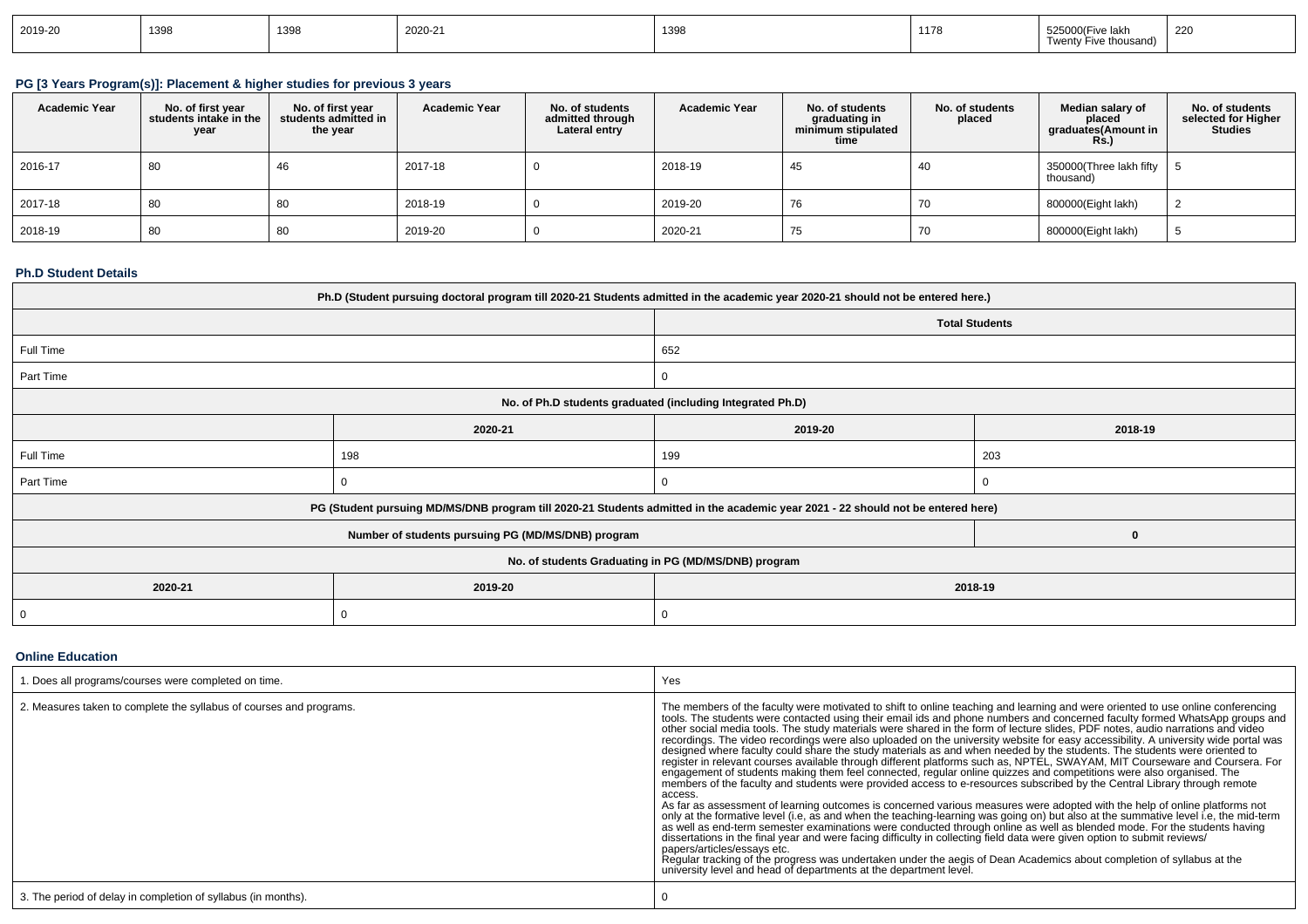| 4. The period of delay in conducting exams (in months).                                         |                                                                                       |                                                                                |                                                |  |  |
|-------------------------------------------------------------------------------------------------|---------------------------------------------------------------------------------------|--------------------------------------------------------------------------------|------------------------------------------------|--|--|
| <b>Portal Name</b>                                                                              | No, of students offered online courses which have credit<br>transferred to transcript | Total no. of online courses which have credit transferred<br>to the transcript | Total no. of credits transferred to transcript |  |  |
| Swayam                                                                                          | 1959                                                                                  |                                                                                |                                                |  |  |
| 5. No. of courses developed and available online on Swayam platform by your institution faculty |                                                                                       |                                                                                |                                                |  |  |

## **Financial Resources: Utilised Amount for the Capital expenditure for previous 3 years**

| <b>Academic Year</b>                                                                                 | 2020-21<br>2019-20                                                                                                                                                                     |                                                                                     | 2018-19                                                                             |  |  |  |
|------------------------------------------------------------------------------------------------------|----------------------------------------------------------------------------------------------------------------------------------------------------------------------------------------|-------------------------------------------------------------------------------------|-------------------------------------------------------------------------------------|--|--|--|
|                                                                                                      | <b>Utilised Amount</b>                                                                                                                                                                 | <b>Utilised Amount</b>                                                              | <b>Utilised Amount</b>                                                              |  |  |  |
| Annual Capital Expenditure on Academic Activities and Resources (excluding expenditure on buildings) |                                                                                                                                                                                        |                                                                                     |                                                                                     |  |  |  |
| Library                                                                                              | 9532183 (Ninety five lakh thirty two thousands one hundred<br>35594758 (Three Crore Fifty five lakhs Ninety four thousand<br>seven hundred fifty eight)<br>eighty three)               |                                                                                     | 9385933 (Ninety three Lakhs eighty five thousands nine<br>hundred thirty three)     |  |  |  |
| New Equipment for Laboratories                                                                       | 37279926 (Three Crore Seventy Two Lakhs Seventy Nine<br>15737585 (One crore fifty seven lakhs thirty seven thousands<br>Thousand Nine hundred twenty six)<br>five hundred eighty five) |                                                                                     | 10177532 (One crore one lakh seventy seven thousands five<br>hundred thirty two)    |  |  |  |
| <b>Engineering Workshops</b>                                                                         | 20737585 (Two Crore Seven Lakhs thirty seven thousand five<br>hundred and eighty five)                                                                                                 | 21047327 (Two crore ten lakhs forty seven thousand three<br>hundred twenty seven)   | 13059787 (One crore thirty lakhs fifty nine thousand seven<br>hundred eighty seven) |  |  |  |
| Other expenditure on creation of Capital Assets (excluding<br>expenditure on Land and Building)      | 26758034 (Two Crore Sixty Seven Lakhs Fifty eight thousand<br>thirty four)                                                                                                             | 27911674 (Two crore seventy nine lakhs eleven thousand six<br>hundred seventy four) | 26639961 (Two crore sixty six lakhs thirty nine thousand nine<br>hundred sixty one) |  |  |  |

# **Financial Resources: Utilised Amount for the Operational expenditure for previous 3 years**

| <b>Academic Year</b>                                                                                                                                                                                                                                                                           | 2020-21                                                                            | 2018-19                                                                                      |                                                                                              |  |  |  |
|------------------------------------------------------------------------------------------------------------------------------------------------------------------------------------------------------------------------------------------------------------------------------------------------|------------------------------------------------------------------------------------|----------------------------------------------------------------------------------------------|----------------------------------------------------------------------------------------------|--|--|--|
|                                                                                                                                                                                                                                                                                                | <b>Utilised Amount</b>                                                             | <b>Utilised Amount</b>                                                                       |                                                                                              |  |  |  |
| <b>Annual Operational Expenditure</b>                                                                                                                                                                                                                                                          |                                                                                    |                                                                                              |                                                                                              |  |  |  |
| Salaries (Teaching and Non Teaching staff)                                                                                                                                                                                                                                                     | 740307207 (Seventy Four Crore three lakhs seven thousand<br>two hundred and seven) | 636514364 (Sixty three crore sixty five lakhs fourteen thousand<br>three hundred sixty four) | 512190602 (Fifty one crore twenty one lakhs ninety thousand<br>six hundred two)              |  |  |  |
| Maintenance of Academic Infrastructure or consumables and<br>223808343 (Twenty Two crore thirty eight lakhs eight thousand<br>three hundred forty three)<br>other running expenditures (excluding maintenance of hostels<br>and allied services, rent of the building, depreciation cost, etc) |                                                                                    | 394908893 (Thirty nine crore forty nine lakhs eight thousand<br>eight hundred ninety three)  | 388032871 (Thirty eight crore eighty lakhs thirty two thousand<br>eight hundred seventy one) |  |  |  |
| Seminars/Conferences/Workshops                                                                                                                                                                                                                                                                 | 1413877 (Fourteen Lakhs Thirteen Thousand Eight hundred<br>Seventy Seven)          | 3836243 (Thirty eight lakhs thirty six thousand two hundred<br>forty three)                  | 2851976 (Twenty eight lakhs fifty one thousand nine hundred<br>seventy six)                  |  |  |  |

**IPR**

| Calendar year            | 2020 | 2019 | 2018 |  |
|--------------------------|------|------|------|--|
| No. of Patents Published |      |      |      |  |
| No. of Patents Granted   |      |      |      |  |

## **Sponsored Research Details**

| <b>Financial Year</b>                    | 2020-21   | 2019-20  | 2018-19  |
|------------------------------------------|-----------|----------|----------|
| Total no. of Sponsored Projects          |           |          |          |
| Total no. of Funding Agencies            | -14       |          |          |
| Total Amount Received (Amount in Rupees) | 112050000 | 77800000 | 42700000 |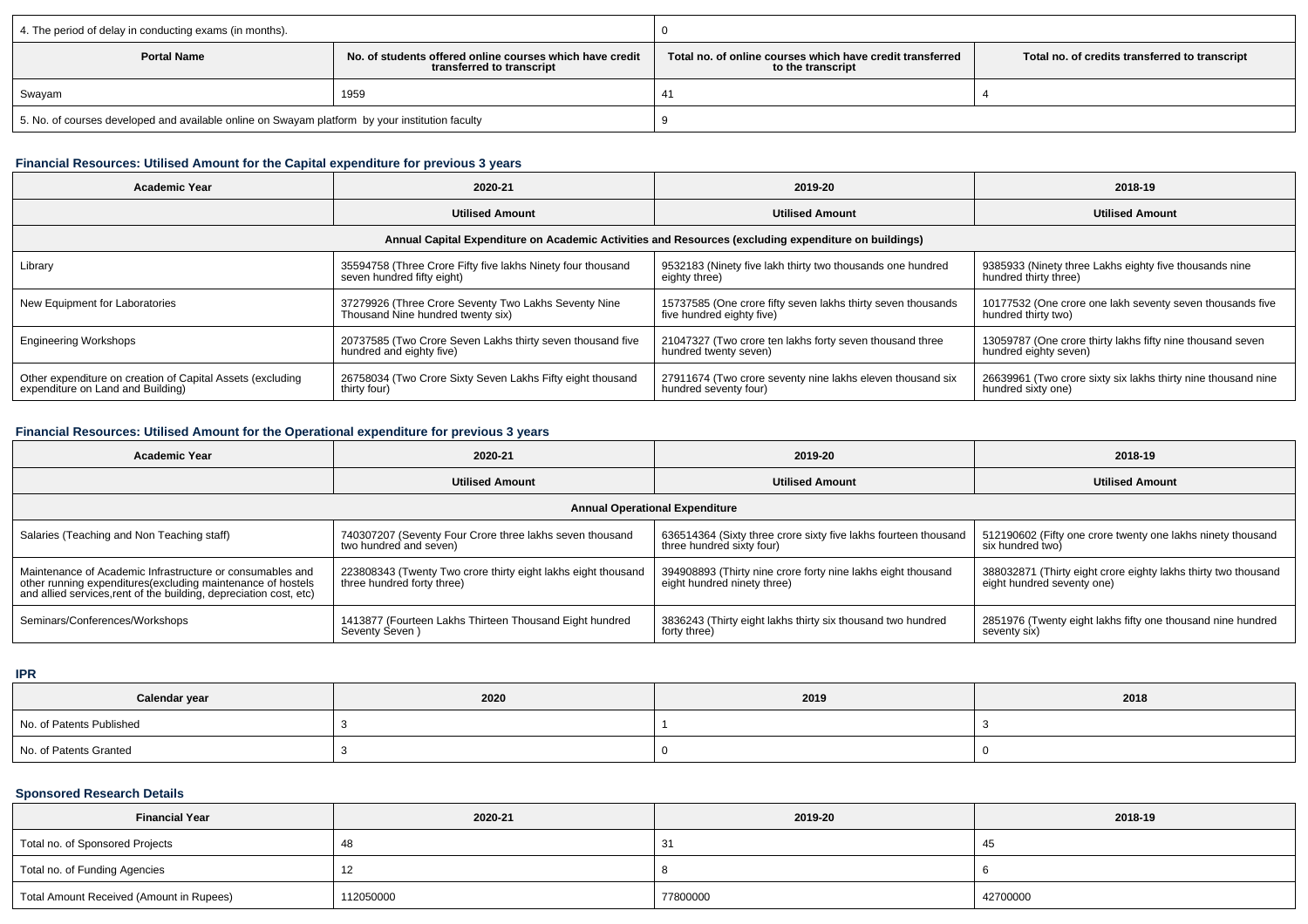| stwenty seven lakhs<br>∣ Words<br>Amount Received <sub>I</sub><br>Thousand<br>Seven<br>ht lakhs only<br>Four crores<br>…rv I akhs F⊺<br>$\sim$ $\sim$ $\sim$<br>$\cdots$<br>. Seventv e i<br>Seven Crore Se<br>e Iwen<br>Eleven Crore |  |  |  |  |
|---------------------------------------------------------------------------------------------------------------------------------------------------------------------------------------------------------------------------------------|--|--|--|--|
|---------------------------------------------------------------------------------------------------------------------------------------------------------------------------------------------------------------------------------------|--|--|--|--|

## **Consultancy Project Details**

| <b>Financial Year</b>                    | 2020-21                                    | 2019-20                       | 2018-19          |  |
|------------------------------------------|--------------------------------------------|-------------------------------|------------------|--|
| Total no. of Consultancy Projects        |                                            | 22                            | -20              |  |
| Total no. of Client Organizations        | 24                                         |                               | -20              |  |
| Total Amount Received (Amount in Rupees) | 1620500                                    | 1050000                       | 800000           |  |
| Amount Received in Words                 | Sixteen Lakhs twenty thousand five hundred | Ten lakhs fifty thousand only | Eight lakhs only |  |

## **Executive Development Program/Management Development Programs**

| <b>Financial Year</b>                                                             | 2020-21             | 2019-20           | 2018-19         |  |
|-----------------------------------------------------------------------------------|---------------------|-------------------|-----------------|--|
| Total no. of Executive Development Programs/ Management<br>Development Programs   |                     |                   |                 |  |
| Total no. of Participants                                                         | 320                 | 240               | 120             |  |
| Total Annual Earnings (Amount in Rupees)(Excluding Lodging<br>& Boarding Charges) | 1800000             | 1200000           | 500000          |  |
| Total Annual Earnings in Words                                                    | Eighteen Lakhs only | Twelve Lakhs only | Five lakhs only |  |

## **PCS Facilities: Facilities of physically challenged students**

| 1. Do your institution buildings have Lifts/Ramps?                                                                                                         | Yes, more than 80% of the buildings |
|------------------------------------------------------------------------------------------------------------------------------------------------------------|-------------------------------------|
| 2. Do your institution have provision for walking aids, including wheelchairs and transportation from one building to another for<br>handicapped students? | Yes                                 |
| 3. Do your institution buildings have specially designed toilets for handicapped students?                                                                 | Yes, more than 80% of the buildings |

#### **Accreditation**

#### **NBA Accreditation**

| 1. Does your institute have a valid NBA Accreditation? | <b>NC</b> |
|--------------------------------------------------------|-----------|
|                                                        |           |

### **NAAC Accreditation**

| 1. Does your institute have a valid NAAC Accreditation? |            | YES |             |
|---------------------------------------------------------|------------|-----|-------------|
| Valid from                                              | Valid upto |     | <b>CGPA</b> |
| 01-05-2015                                              | 16-02-2022 |     | 3.01        |

### **Faculty Details**

| Srno | Name           | Age | Designation                | Gender | Qualification | <b>Experience (In</b><br>Months) | <b>Currently working</b><br>with institution? | <b>Joining Date</b> | <b>Leaving Date</b> | Association type    |
|------|----------------|-----|----------------------------|--------|---------------|----------------------------------|-----------------------------------------------|---------------------|---------------------|---------------------|
|      | Arpit Shailesh | 29  | <b>Assistant Professor</b> | Male   | Ph.D          | 12                               | Yes                                           | 31-12-2021          | $-$                 | Regular             |
|      | Asim Hasan     | 32  | <b>Assistant Professor</b> | Male   | Ph.D          | 76                               | Yes                                           | 01-07-2019          | $- -$               | Adhoc / Contractual |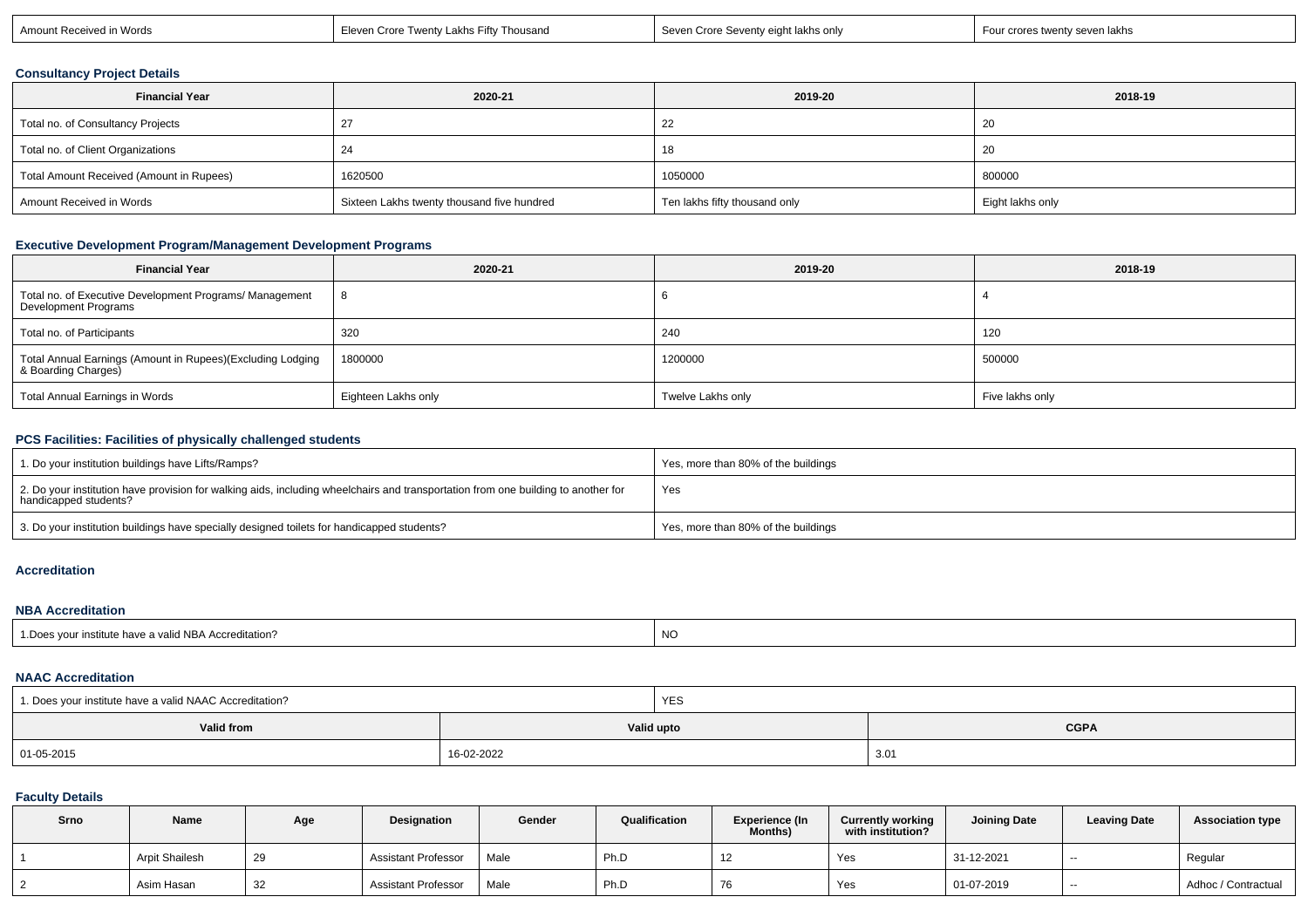| 3              | Asim Kumar Rajbhar         | 38 | <b>Assistant Professor</b> | Male   | Ph.D | 36  | Yes | 06-09-2021 | $\ddotsc$                | Adhoc / Contractual |
|----------------|----------------------------|----|----------------------------|--------|------|-----|-----|------------|--------------------------|---------------------|
| $\overline{4}$ | Gulrukh Salim              | 29 | <b>Assistant Professor</b> | Female | Ph.D | 44  | Yes | 08-08-2018 | $\sim$                   | Adhoc / Contractual |
| 5              | Jamal Abdul Nasir          | 31 | <b>Assistant Professor</b> | Male   | Ph.D | 72  | Yes | 05-09-2019 | $\sim$                   | Adhoc / Contractual |
| 6              | Kainat Siddiqui            | 36 | <b>Assistant Professor</b> | Female | Ph.D | 120 | Yes | 10-10-2019 | $\sim$                   | Adhoc / Contractual |
| 7              | Kushendra Mishra           | 44 | Professor                  | Male   | Ph.D | 264 | Yes | 19-07-2011 | $\sim$                   | Regular             |
| 8              | Lata Bajpai Singh          | 41 | Assistant Professor        | Female | Ph.D | 204 | Yes | 21-11-2017 | $\sim$                   | Regular             |
| 9              | M S Khan                   | 55 | Professor                  | Male   | Ph.D | 315 | Yes | 07-07-2011 | $\sim$                   | Regular             |
| 10             | Nadeem                     | 32 | <b>Assistant Professor</b> | Male   | Ph.D | 74  | Yes | 01-08-2019 | $\sim$                   | Adhoc / Contractual |
| 11             | Nitam Singh                | 45 | Assistant Professor        | Female | Ph.D | 182 | Yes | 06-09-2021 | $\sim$                   | Adhoc / Contractual |
| 12             | Pradeep Kumar<br>Singh     | 33 | <b>Assistant Professor</b> | Male   | Ph.D | 109 | Yes | 10-10-2019 | $\sim$                   | Adhoc / Contractual |
| 13             | Rakesh Kumar               | 32 | Assistant Professor        | Male   | Ph.D | 76  | Yes | 01-08-2019 | $\sim$                   | Adhoc / Contractual |
| 14             | Ramesh Kumar<br>Chaturvedi | 46 | <b>Assistant Professor</b> | Male   | Ph.D | 269 | Yes | 01-12-2015 | $\sim$                   | Regular             |
| 15             | Ravi Sharma                | 39 | <b>Assistant Professor</b> | Male   | Ph.D | 86  | Yes | 06-09-2021 | $\sim$                   | Adhoc / Contractual |
| 16             | Shahshi Bharti             | 33 | <b>Assistant Professor</b> | Female | Ph.D | 111 | Yes | 28-08-2017 | $\sim$                   | Adhoc / Contractual |
| 17             | Sudhakar Puskar            | 33 | <b>Assistant Professor</b> | Male   | Ph.D | 84  | Yes | 06-09-2021 | $\sim$                   | Adhoc / Contractual |
| 18             | Suhel Ahmed                | 36 | <b>Assistant Professor</b> | Male   | Ph.D | 119 | Yes | 21-01-2019 | $\sim$                   | Adhoc / Contractual |
| 19             | Suman Devi                 | 33 | Assistant Professor        | Female | Ph.D | 109 | Yes | 28-08-2019 | $\sim$                   | Adhoc / Contractual |
| 20             | Sushama Rani               | 34 | Assistant Professor        | Female | Ph.D | 114 | Yes | 01-08-2019 | $\mathbf{u}$             | Adhoc / Contractual |
| 21             | Taruna                     | 41 | <b>Assistant Professor</b> | Female | Ph.D | 222 | Yes | 03-12-2014 | $\sim$                   | Regular             |
| 22             | Vishal Verma               | 45 | <b>Assistant Professor</b> | Male   | Ph.D | 192 | Yes | 07-04-2020 | $\sim$                   | Adhoc / Contractual |
| 23             | Gaurav Kaithwas            | 40 | Professor                  | Male   | Ph.D | 192 | Yes | 05-09-2011 | $\sim$                   | Regular             |
| 24             | P S Rajinikanth            | 44 | Associate Professor        | Male   | Ph.D | 238 | Yes | 19-03-2018 | $\sim$                   | Regular             |
| 25             | Poonam Parashar            | 41 | Assistant Professor        | Female | Ph.D | 110 | Yes | 19-09-2019 | $\sim$                   | Adhoc / Contractual |
| 26             | Sapana Kushwaha            | 38 | <b>Assistant Professor</b> | Female | Ph.D | 48  | Yes | 20-11-2017 | $\sim$                   | Regular             |
| 27             | Shubhini A Saraf           | 55 | Professor                  | Female | Ph.D | 319 | Yes | 17-08-2011 | $\sim$                   | Regular             |
| 28             | Sudipta Saha               | 43 | Associate Professor        | Male   | Ph.D | 120 | Yes | 29-08-2011 |                          | Regular             |
| 29             | Vijaykumar M R             | 37 | <b>Assistant Professor</b> | Male   | Ph.D | 53  | Yes | 04-01-2021 | $\overline{\phantom{a}}$ | Regular             |
| 30             | Vikas Mishra               | 42 | <b>Assistant Professor</b> | Male   | Ph.D | 111 | Yes | 17-11-2017 | $\sim$                   | Regular             |
| 31             | Anis Ahmad                 | 47 | <b>Assistant Professor</b> | Male   | Ph.D | 194 | Yes | 18-11-2008 | $\sim$                   | Regular             |
| 32             | Mujibur Rehman             | 48 | <b>Assistant Professor</b> | Male   | Ph.D | 197 | Yes | 29-09-2016 | $\overline{\phantom{a}}$ | Regular             |
| 33             | Munish Swaroop             | 40 | <b>Assistant Professor</b> | Male   | Ph.D | 74  | Yes | 10-07-2018 | $\sim$                   | Adhoc / Contractual |
| 34             | Pankaj Kumar<br>Rawat      | 40 | <b>Assistant Professor</b> | Male   | Ph.D | 82  | Yes | 10-07-2018 | $\sim$                   | Adhoc / Contractual |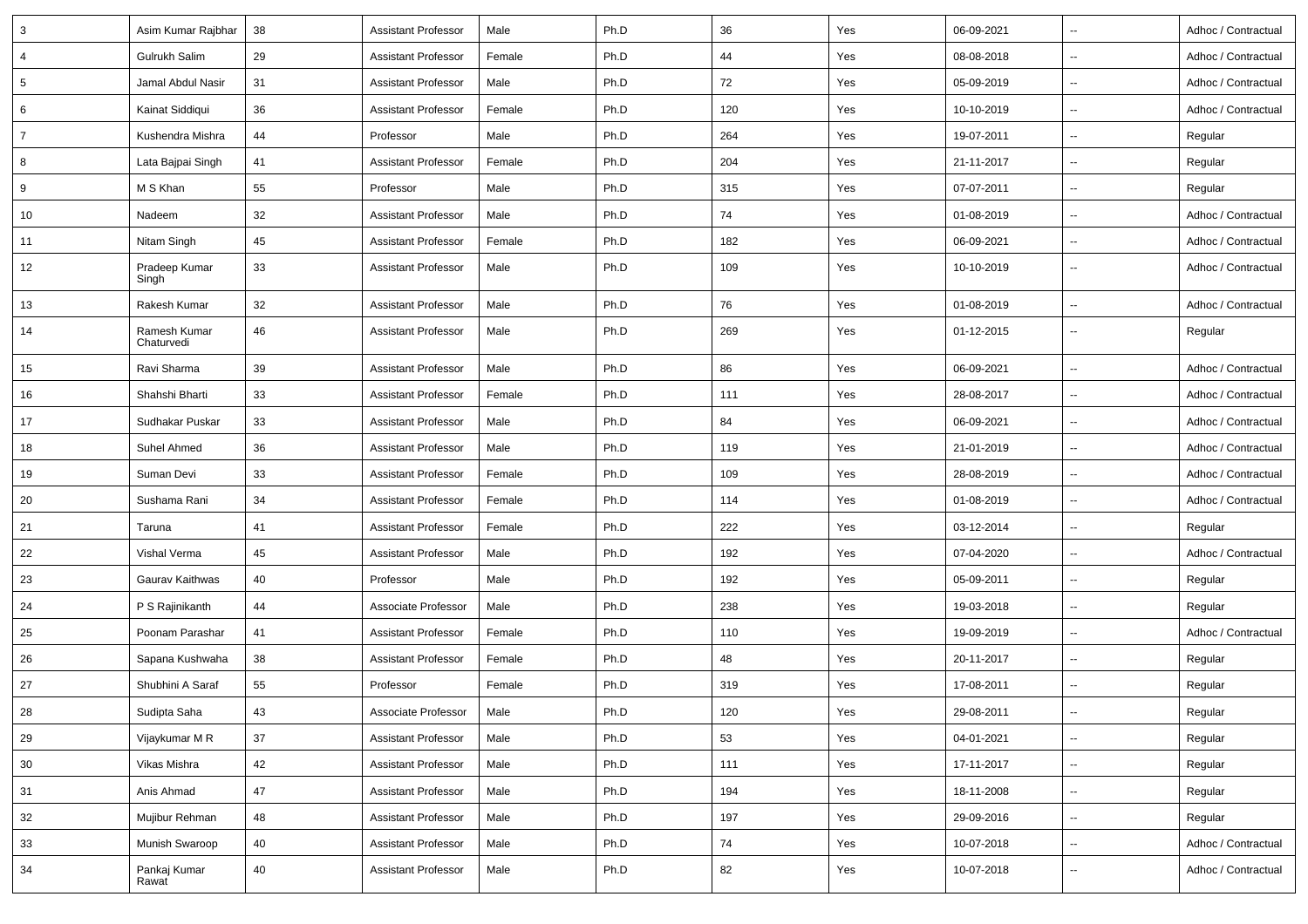| 35 | Pradeep Kumar                  | 45 | <b>Assistant Professor</b> | Male   | Ph.D       | 193 | Yes                           | 20-11-2008 | $\overline{\phantom{a}}$ | Regular             |
|----|--------------------------------|----|----------------------------|--------|------------|-----|-------------------------------|------------|--------------------------|---------------------|
| 36 | <b>RAGNI NARAIN</b>            | 42 | <b>Assistant Professor</b> | Female | Ph.D       | 80  | Yes                           | 01-09-2020 | $\overline{\phantom{a}}$ | Adhoc / Contractual |
| 37 | Raj Kumar Parchita             | 38 | <b>Assistant Professor</b> | Male   | Ph.D       | 91  | Yes                           | 01-09-2020 | $\overline{\phantom{a}}$ | Adhoc / Contractual |
| 38 | Sanjeev Kumar<br>Chadha        | 46 | Associate Professor        | Male   | Ph.D       | 252 | Yes                           | 01-02-2018 | $\overline{\phantom{a}}$ | Regular             |
| 39 | Sudarshan Verma                | 51 | Professor                  | Female | Ph.D       | 283 | Yes                           | 17-09-2008 | $\overline{\phantom{a}}$ | Regular             |
| 40 | Sufia Ahmed                    | 44 | <b>Assistant Professor</b> | Female | Ph.D       | 156 | Yes                           | 17-11-2008 | $\overline{\phantom{a}}$ | Regular             |
| 41 | Preeti Misra                   | 56 | Professor                  | Female | <b>LLD</b> | 187 | Yes                           | 30-06-2005 | Ξ.                       | Regular             |
| 42 | Priti Saxena                   | 56 | Professor                  | Female | Ph.D       | 187 | Yes                           | 01-07-2005 | $\overline{\phantom{a}}$ | Regular             |
| 43 | Rashida Ather                  | 39 | <b>Assistant Professor</b> | Female | Ph.D       | 147 | Yes                           | 20-09-2008 | $\overline{\phantom{a}}$ | Regular             |
| 44 | Shashi Kumar                   | 50 | Associate Professor        | Male   | Ph.D       | 281 | Yes                           | 19-08-1997 | $\overline{\phantom{a}}$ | Regular             |
| 45 | Dr Sarvesh Kumar<br>Singh      | 46 | Associate Professor        | Male   | Ph.D       | 193 | Yes                           | 17-11-2017 | $\overline{\phantom{a}}$ | Regular             |
| 46 | Dr Baljeet Kumar<br>Srivastava | 41 | <b>Assistant Professor</b> | Male   | Ph.D       | 184 | Yes                           | 16-11-2017 | --                       | Regular             |
| 47 | Dr Shiv Shankar<br>Yadav       | 38 | <b>Assistant Professor</b> | Male   | Ph.D       | 109 | Yes                           | 16-11-2017 | $\overline{\phantom{a}}$ | Regular             |
| 48 | Dr Namita Jaisal               | 34 | <b>Assistant Professor</b> | Female | Ph.D       | 68  | Yes                           | 17-11-2017 | $\overline{\phantom{a}}$ | Regular             |
| 49 | Dr Surinder Kumar              | 49 | Professor                  | Male   | Ph.D       | 250 | Yes                           | 12-07-2011 | $\overline{\phantom{a}}$ | Regular             |
| 50 | Dr Rahul Varshney              | 36 | <b>Assistant Professor</b> | Male   | Ph.D       | 110 | Yes                           | 17-03-2015 | Ξ.                       | Regular             |
| 51 | Dr Amit Kumar Misra            | 39 | <b>Assistant Professor</b> | Male   | Ph.D       | 120 | Yes                           | 17-04-2015 | --                       | Regular             |
| 52 | Prof Gopal Singh               | 55 | Professor                  | Male   | Ph.D       | 277 | Yes                           | 21-11-2008 | $\overline{\phantom{a}}$ | Regular             |
| 53 | Dr Mahendra Kumar<br>Padhy     | 48 | <b>Assistant Professor</b> | Male   | Ph.D       | 204 | Yes                           | 17-11-2008 | $\overline{\phantom{a}}$ | Regular             |
| 54 | Dr Rachna Gangwar              | 40 | <b>Assistant Professor</b> | Female | Ph.D       | 180 | Yes                           | 25-11-2008 | $\mathbf{u}$             | Regular             |
| 55 | Dr Lok Nath                    | 42 | <b>Assistant Professor</b> | Male   | Ph.D       | 85  | Yes                           | 20-11-2017 | $\overline{\phantom{a}}$ | Regular             |
| 56 | Dr Kunwar Surendra<br>Bahadur  | 47 | <b>Assistant Professor</b> | Male   | Ph.D       | 229 | Yes                           | 17-11-2017 | $\overline{\phantom{a}}$ | Regular             |
| 57 | Prof Dinesh Raj<br>Modi        | 59 | Professor                  | Male   | Ph.D       | 360 | Yes                           | 29-09-2005 | $\overline{\phantom{a}}$ | Regular             |
| 58 | Dr Sangeeta Saxena             | 53 | Professor                  | Female | Ph.D       | 294 | $\operatorname{\mathsf{Yes}}$ | 05-09-2005 |                          | Regular             |
| 59 | Dr G Sunil Babu                | 49 | <b>Assistant Professor</b> | Male   | Ph.D       | 241 | Yes                           | 16-09-2005 | $\overline{\phantom{a}}$ | Regular             |
| 60 | Prof R B Ram                   | 64 | Professor                  | Male   | Ph.D       | 284 | Yes                           | 26-09-1997 | $\overline{\phantom{a}}$ | Regular             |
| 61 | Prof Sanjay Kumar              | 52 | Professor                  | Male   | Ph.D       | 264 | Yes                           | 21-11-2006 | н.                       | Regular             |
| 62 | Prof Deepa H<br>Dwivedi        | 51 | Professor                  | Female | Ph.D       | 192 | Yes                           | 21-07-2005 | Ξ.                       | Regular             |
| 63 | Dr M L Meena                   | 44 | <b>Assistant Professor</b> | Male   | Ph.D       | 192 | Yes                           | 27-06-2005 | ÷.                       | Regular             |
| 64 | Dr Sutanu Maji                 | 41 | <b>Assistant Professor</b> | Male   | Ph.D       | 120 | Yes                           | 30-08-2011 | ₩,                       | Regular             |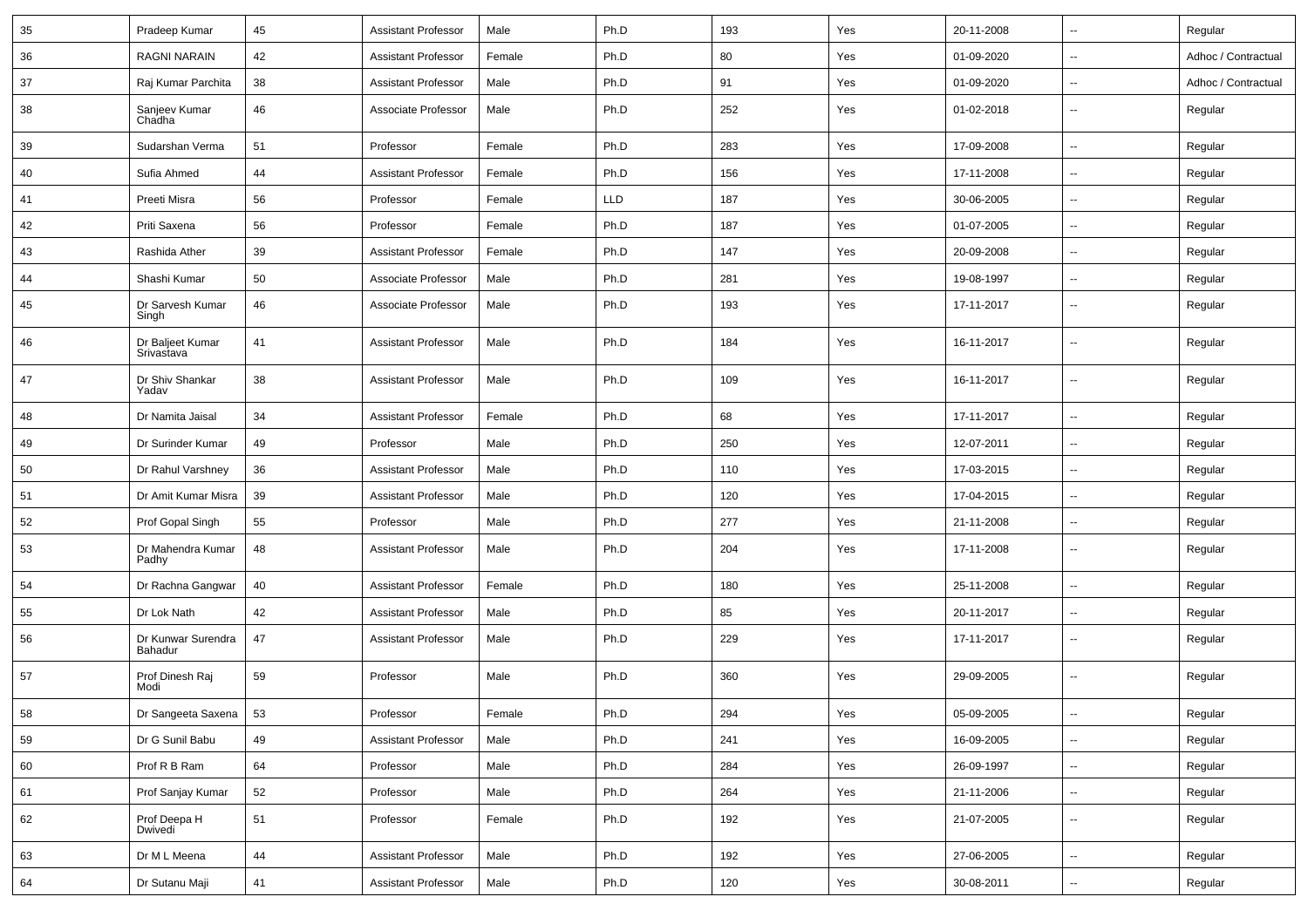| 65 | Dr Ravi Shankar<br>Verma    | 36 | <b>Assistant Professor</b> | Male   | Ph.D | 69  | Yes | 03-11-2015 | $\sim$                   | Regular |
|----|-----------------------------|----|----------------------------|--------|------|-----|-----|------------|--------------------------|---------|
| 66 | Dr Devesh Kumar             | 56 | Professor                  | Male   | Ph.D | 120 | Yes | 10-08-2011 | $\sim$                   | Regular |
| 67 | Prof B C Yadav              | 51 | Professor                  | Male   | Ph.D | 300 | Yes | 30-06-2011 | $\overline{\phantom{a}}$ | Regular |
| 68 | Dr Ramesh Chandra           | 42 | <b>Assistant Professor</b> | Male   | Ph.D | 180 | Yes | 30-06-2011 | $\sim$                   | Regular |
| 69 | Dr Anil Kumar<br>Yadav      | 38 | <b>Assistant Professor</b> | Male   | Ph.D | 120 | Yes | 04-07-2011 | --                       | Regular |
| 70 | Dr Devendra Singh           | 36 | <b>Assistant Professor</b> | Male   | Ph.D | 120 | Yes | 11-07-2011 | $\overline{\phantom{a}}$ | Regular |
| 71 | Dr Khem Bahadur<br>Thapa    | 49 | <b>Assistant Professor</b> | Male   | Ph.D | 172 | Yes | 06-11-2015 | $\overline{\phantom{a}}$ | Regular |
| 72 | Prof S Victor Babu          | 57 | Professor                  | Male   | Ph.D | 288 | Yes | 18-12-2005 | $\overline{\phantom{a}}$ | Regular |
| 73 | Dr Shura Darapuri           | 53 | Professor                  | Female | Ph.D | 226 | Yes | 20-04-2011 | $\sim$                   | Regular |
| 74 | Dr V M Ravi<br>Shankar      | 44 | <b>Assistant Professor</b> | Male   | Ph.D | 180 | Yes | 16-11-2006 | $\sim$                   | Regular |
| 75 | Dr Renu Pandey              | 44 | <b>Assistant Professor</b> | Female | Ph.D | 132 | Yes | 13-03-2015 | ÷.                       | Regular |
| 76 | Dr Mahendra Pratap<br>Singh | 48 | Professor                  | Male   | Ph.D | 228 | Yes | 11-08-2011 | $\sim$                   | Regular |
| 77 | Prof K L Mahawar            | 54 | Professor                  | Male   | Ph.D | 369 | Yes | 29-09-1997 | $\overline{\phantom{a}}$ | Regular |
| 78 | Dr Sharad Kumar<br>Sonkar   | 46 | <b>Assistant Professor</b> | Male   | Ph.D | 191 | Yes | 02-08-2005 | $\overline{\phantom{a}}$ | Regular |
| 79 | Dr R K Choudhary            | 43 | <b>Assistant Professor</b> | Male   | Ph.D | 180 | Yes | 13-11-2006 | $\overline{\phantom{a}}$ | Regular |
| 80 | Prof Sunita Mishra          | 52 | Professor                  | Female | Ph.D | 289 | Yes | 17-11-2008 | $\overline{\phantom{a}}$ | Regular |
| 81 | Dr U V Kiran                | 44 | Associate Professor        | Female | Ph.D | 205 | Yes | 08-12-2008 | --                       | Regular |
| 82 | Dr Neetu Singh              | 41 | <b>Assistant Professor</b> | Female | Ph.D | 195 | Yes | 17-11-2008 | $\overline{a}$           | Regular |
| 83 | Dr Shalini Agarwal          | 47 | <b>Assistant Professor</b> | Female | Ph.D | 152 | Yes | 20-11-2008 | $\sim$                   | Regular |
| 84 | Dr Khwairakpam<br>Sharmila  | 35 | <b>Assistant Professor</b> | Female | Ph.D | 73  | Yes | 29-06-2015 | $\sim$                   | Regular |
| 85 | Dr Hari Shankar<br>Singh    | 47 | Associate Professor        | Male   | Ph.D | 205 | Yes | 26-10-2015 | $\overline{\phantom{a}}$ | Regular |
| 86 | Dr Victoria Susan<br>ljjina | 39 | <b>Assistant Professor</b> | Female | Ph.D | 168 | Yes | 27-07-2016 | $\sim$                   | Regular |
| 87 | Dr Shanu Singh              | 47 | <b>Assistant Professor</b> | Female | Ph.D | 144 | Yes | 27-07-2016 | $\overline{\phantom{a}}$ | Regular |
| 88 | Dr Sangeeta<br>Chauhan      | 41 | <b>Assistant Professor</b> | Female | Ph.D | 108 | Yes | 04-08-2016 | Щ,                       | Regular |
| 89 | Dr Rajesh Ikka              | 46 | Assistant Professor        | Male   | Ph.D | 63  | Yes | 08-08-2016 | $\sim$                   | Regular |
| 90 | Prof Kamal Jaiswal          | 48 | Professor                  | Male   | Ph.D | 312 | Yes | 26-06-2011 | Ξ.                       | Regular |
| 91 | Dr V Elangovan              | 52 | Professor                  | Male   | Ph.D | 197 | Yes | 29-06-2005 | $\sim$                   | Regular |
| 92 | Dr Vankatesh Kumar<br>R     | 49 | <b>Assistant Professor</b> | Male   | Ph.D | 197 | Yes | 08-07-2005 | $\sim$                   | Regular |
| 93 | Dr Suman Mishra             | 48 | <b>Assistant Professor</b> | Female | Ph.D | 180 | Yes | 13-11-2006 | $\sim$                   | Regular |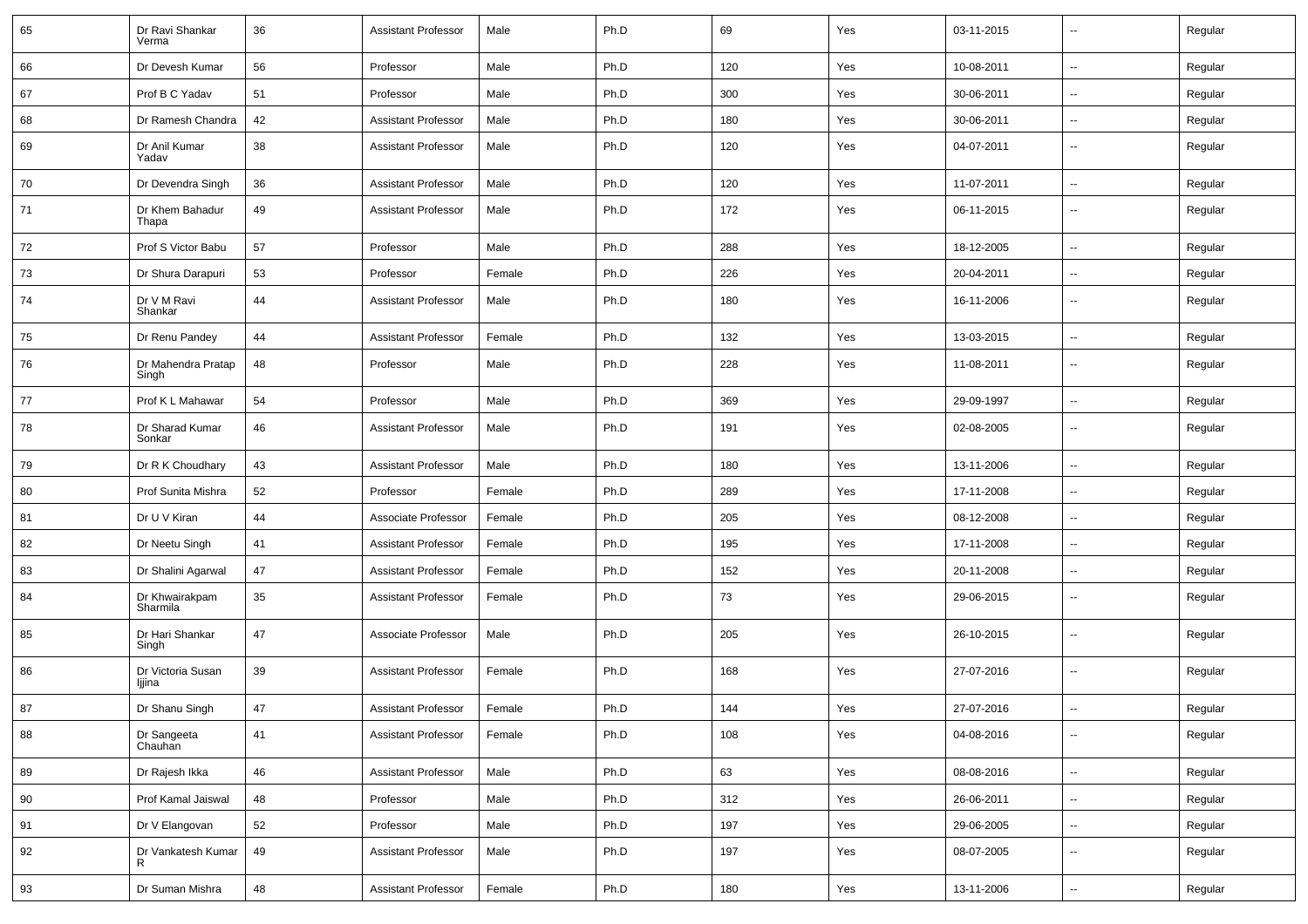| 94  | Dr Abha Mishra                       | 44 | <b>Assistant Professor</b> | Female | Ph.D       | 180 | Yes | 13-11-2006 | $\sim$                   | Regular |
|-----|--------------------------------------|----|----------------------------|--------|------------|-----|-----|------------|--------------------------|---------|
| 95  | Dr Sandhya                           | 38 | <b>Assistant Professor</b> | Female | Ph.D       | 80  | Yes | 26-10-2015 | $\overline{\phantom{a}}$ | Regular |
| 96  | Dr Shalini Chandra                   | 39 | <b>Assistant Professor</b> | Female | Ph.D       | 114 | Yes | 26-10-2015 | $\overline{\phantom{a}}$ | Regular |
| 97  | Dr Dhirendra<br>Pandey               | 39 | <b>Assistant Professor</b> | Male   | Ph.D       | 191 | Yes | 28-01-2009 | $\overline{\phantom{a}}$ | Regular |
| 98  | Dr Raj Shree                         | 37 | <b>Assistant Professor</b> | Female | Ph.D       | 204 | Yes | 12-01-2009 | $\sim$                   | Regular |
| 99  | Prof Ripu Sudan<br>Singh             | 58 | Professor                  | Male   | Ph.D       | 396 | Yes | 18-11-2008 | $\overline{\phantom{a}}$ | Regular |
| 100 | Prof Sartik Bagh                     | 50 | Professor                  | Male   | Ph.D       | 240 | Yes | 03-12-2008 | $\overline{\phantom{a}}$ | Regular |
| 101 | Dr Shashi Kant<br>Pandey             | 51 | Professor                  | Male   | Ph.D       | 264 | Yes | 21-11-2008 | $\sim$                   | Regular |
| 102 | Dr Preety Choudhari                  | 47 | <b>Assistant Professor</b> | Female | Ph.D       | 228 | Yes | 06-11-2015 | $\sim$                   | Regular |
| 103 | Dr Siddhartha<br>Mukerji             | 40 | <b>Assistant Professor</b> | Male   | Ph.D       | 156 | Yes | 19-11-2008 | $\sim$                   | Regular |
| 104 | Prof Kaman Singh                     | 56 | Professor                  | Male   | Ph.D       | 384 | Yes | 01-07-2011 | $\sim$                   | Regular |
| 105 | Dr Gajanan Pandey                    | 50 | Professor                  | Male   | Ph.D       | 244 | Yes | 18-07-2011 | $\overline{\phantom{a}}$ | Regular |
| 106 | Dr Jyoti Pandey                      | 42 | <b>Assistant Professor</b> | Female | Ph.D       | 244 | Yes | 18-07-2011 | $\overline{\phantom{a}}$ | Regular |
| 107 | Dr Shailesh Kumar                    | 42 | <b>Assistant Professor</b> | Male   | Ph.D       | 136 | Yes | 25-11-2011 | $\overline{\phantom{a}}$ | Regular |
| 108 | Dr Preeti Gupta                      | 40 | <b>Assistant Professor</b> | Female | Ph.D       | 78  | Yes | 10-12-2014 | $\overline{\phantom{a}}$ | Regular |
| 109 | Dr Jawahar Lal                       | 41 | <b>Assistant Professor</b> | Male   | Ph.D       | 125 | Yes | 06-11-2015 | $\sim$                   | Regular |
| 110 | Prof Kameshwar<br>Choudhary          | 64 | Professor                  | Male   | Ph.D       | 338 | Yes | 25-11-2008 | $\sim$                   | Regular |
| 111 | Prof Bibhuti<br><b>Bhushan Malik</b> | 49 | Professor                  | Male   | Ph.D       | 288 | Yes | 19-11-2008 | $\sim$                   | Regular |
| 112 | Prof Manish Kumar<br>Verma           | 50 | Professor                  | Male   | Ph.D       | 288 | Yes | 18-11-2008 | $\sim$                   | Regular |
| 113 | Dr Birendra Narain<br>Dubey          | 53 | Professor                  | Male   | Ph.D       | 242 | Yes | 18-11-2008 | $\sim$                   | Regular |
| 114 | Dr Jaya Shrivastava                  | 43 | Associate Professor        | Female | Ph.D       | 237 | Yes | 19-11-2008 | $\sim$                   | Regular |
| 115 | Dr Brajesh Kumar                     | 47 | <b>Assistant Professor</b> | Male   | Ph.D       | 152 | Yes | 19-11-2008 | $\overline{\phantom{a}}$ | Regular |
| 116 | Dr Pawan Kumar<br>Chaurasia          | 41 | <b>Assistant Professor</b> | Male   | <b>MCA</b> | 150 | Yes | 12-01-2009 | $\overline{\phantom{a}}$ | Regular |
| 117 | Dr Alka                              | 44 | <b>Assistant Professor</b> | Female | Ph.D       | 144 | Yes | 28-10-2015 | $\sim$                   | Regular |
| 118 | Prof S K Dwivedi                     | 50 | Professor                  | Male   | Ph.D       | 300 | Yes | 27-11-2006 | $\sim$                   | Regular |
| 119 | Dr Manoj Kumar                       | 41 | <b>Assistant Professor</b> | Male   | Ph.D       | 119 | Yes | 04-08-2011 | $\sim$                   | Regular |
| 120 | Prof R A Khan                        | 44 | Professor                  | Male   | Ph.D       | 258 | Yes | 07-12-2006 | $\sim$                   | Regular |
| 121 | Prof D P Singh                       | 60 | Professor                  | Male   | Ph.D       | 396 | Yes | 10-03-2004 | $\sim$                   | Regular |
| 122 | Prof Rana Pratap<br>Singh            | 62 | Professor                  | Male   | Ph.D       | 432 | Yes | 22-11-2005 | ⊶.                       | Regular |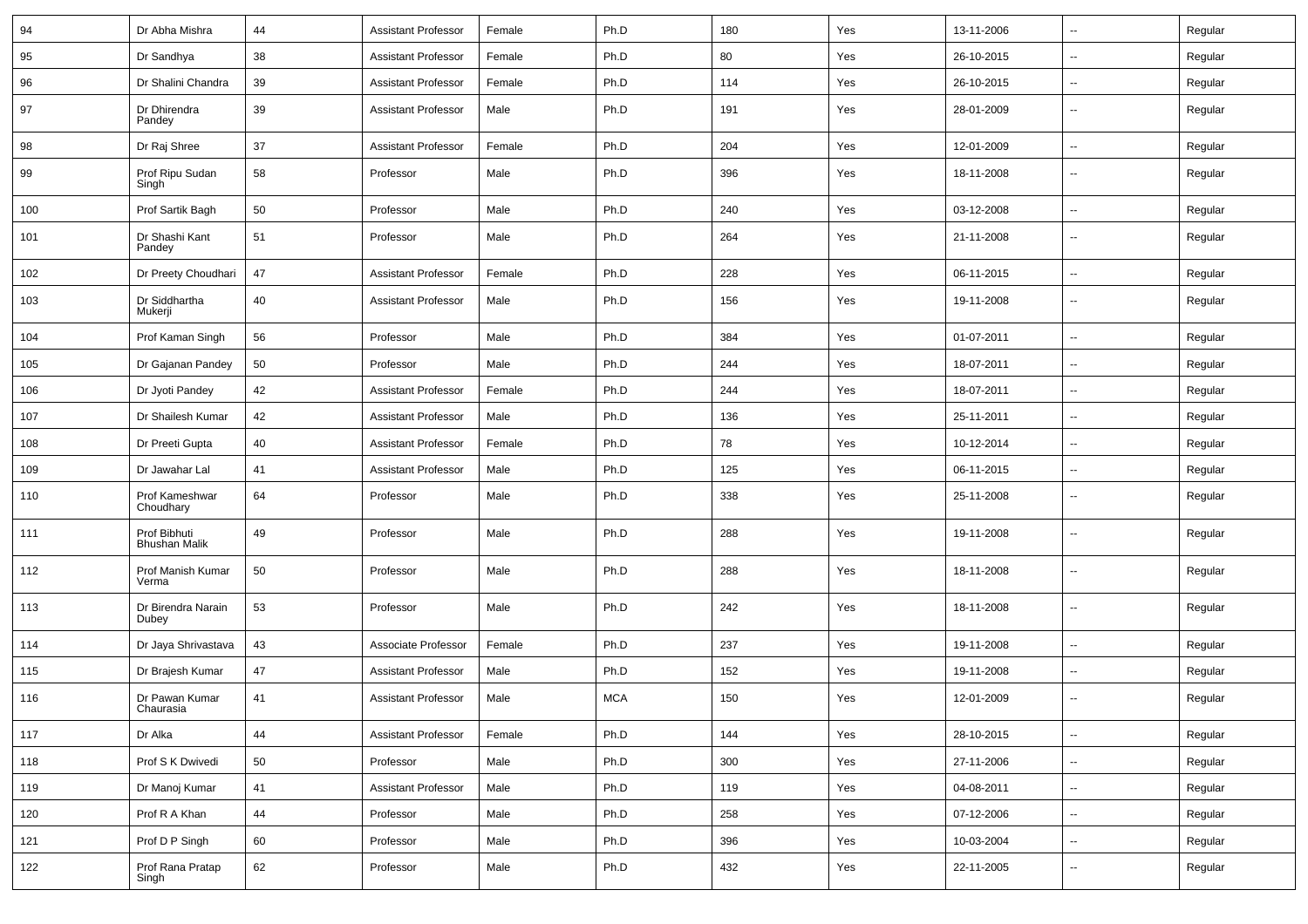| 123 | Prof S K Dwivedi             | 60 | Professor                  | Male   | Ph.D | 283 | Yes | 12-12-1997 | $\mathbf{u}$             | Regular |
|-----|------------------------------|----|----------------------------|--------|------|-----|-----|------------|--------------------------|---------|
| 124 | Prof Naveen Kumar<br>Arora   | 48 | Professor                  | Male   | Ph.D | 244 | Yes | 22-06-2011 | $\mathbf{u}$             | Regular |
| 125 | Nandkishor S More            | 50 | Associate Professor        | Male   | Ph.D | 292 | Yes | 14-08-1997 | $\sim$                   | Regular |
| 126 | Dr Narendra Kumar            | 43 | <b>Assistant Professor</b> | Male   | Ph.D | 228 | Yes | 29-06-2005 | --                       | Regular |
| 127 | Dr Venkatesh Dutta           | 41 | Associate Professor        | Male   | Ph.D | 240 | Yes | 23-08-2005 | $\overline{\phantom{a}}$ | Regular |
| 128 | Dr Shikha                    | 50 | Associate Professor        | Female | Ph.D | 198 | Yes | 27-06-2005 | $\sim$                   | Regular |
| 129 | Dr Jiwan Singh               | 40 | <b>Assistant Professor</b> | Male   | Ph.D | 81  | Yes | 27-06-2016 | $\sim$                   | Regular |
| 130 | Dr D K Yadav                 | 36 | <b>Assistant Professor</b> | Male   | Ph.D | 156 | Yes | 05-12-2008 | $\sim$                   | Regular |
| 131 | Dr Pranav Kumar<br>Anand     | 42 | <b>Assistant Professor</b> | Male   | Ph.D | 96  | Yes | 31-12-2015 | $\mathbf{u}$             | Regular |
| 132 | Prof Sanatan Nayak           | 53 | Professor                  | Male   | Ph.D | 252 | Yes | 21-11-2008 | $\sim$                   | Regular |
| 133 | Dr L C Mallaiah              | 53 | Associate Professor        | Male   | Ph.D | 204 | Yes | 07-07-2005 | $\mathbf{u}$             | Regular |
| 134 | Dr Surendra Meher            | 48 | <b>Assistant Professor</b> | Male   | Ph.D | 151 | Yes | 12-12-2008 | $\overline{\phantom{a}}$ | Regular |
| 135 | Prof N M P Verma             | 61 | Professor                  | Male   | Ph.D | 441 | Yes | 28-07-1997 | $\mathbf{u}$             | Regular |
| 136 | Dr Deepa Raj                 | 50 | <b>Assistant Professor</b> | Female | Ph.D | 276 | Yes | 15-07-2005 | $\mathbf{u}$             | Regular |
| 137 | Prof Vipin Saxena            | 51 | Professor                  | Male   | Ph.D | 348 | Yes | 31-10-1997 | $\mathbf{u}$             | Regular |
| 138 | Prof Beer Singh<br>Bhadauria | 53 | Professor                  | Male   | Ph.D | 288 | Yes | 20-11-2011 | $\sim$                   | Regular |
| 139 | Dr Brajesh Kumar<br>Singh    | 37 | <b>Assistant Professor</b> | Male   | Ph.D | 107 | Yes | 24-03-2015 | $\mathbf{u}$             | Regular |
| 140 | Dr Vibhooti Narayan          | 31 | <b>Assistant Professor</b> | Male   | Ph.D | 49  | Yes | 20-11-2017 | $\sim$                   | Regular |
| 141 | Dr Md Reyaz Ahmad            | 48 | <b>Assistant Professor</b> | Male   | Ph.D | 162 | Yes | 28-05-2008 | --                       | Regular |
| 142 | Dr Prasamita<br>Mohanty      | 50 | Associate Professor        | Female | Ph.D | 156 | Yes | 01-08-2008 | $\overline{\phantom{a}}$ | Regular |
| 143 | Rudra Prasad<br>Sahoo        | 46 | <b>Assistant Professor</b> | Male   | Ph.D | 186 | Yes | 16-05-2008 | $\mathbf{u}$             | Regular |
| 144 | Bibekananda Nayak            | 41 | <b>Assistant Professor</b> | Male   | Ph.D | 158 | Yes | 16-05-2008 | $\mathbf{u}$             | Regular |
| 145 | Dr Sangeeta Krishna          | 59 | <b>Assistant Professor</b> | Female | Ph.D | 158 | Yes | 19-05-2008 | $\mathbf{u}$             | Regular |
| 146 | Prof Shilpi Verma            | 45 | Professor                  | Female | Ph.D | 216 | Yes | 17-11-2006 | --                       | Regular |
| 147 | Dr Abhilash Babu             | 43 | <b>Assistant Professor</b> | Male   | Ph.D | 144 | Yes | 13-07-2011 | $\sim$                   | Regular |
| 148 | Prof Ram Chandra             | 58 | Professor                  | Male   | Ph.D | 384 | Yes | 28-07-2011 | $\sim$                   | Regular |
| 149 | Dr Rajesh Kumar              | 49 | Professor                  | Male   | Ph.D | 252 | Yes | 12-08-2011 | $\overline{\phantom{a}}$ | Regular |
| 150 | Dr Vinay Singh<br>Baghel     | 44 | <b>Assistant Professor</b> | Male   | Ph.D | 228 | Yes | 22-01-2009 | $\overline{\phantom{a}}$ | Regular |
| 151 | Dr Jay Shankar<br>Singh      | 49 | <b>Assistant Professor</b> | Male   | Ph.D | 228 | Yes | 02-06-2011 | $\overline{\phantom{a}}$ | Regular |
| 152 | Dr Ram Naresh<br>Bharagava   | 44 | <b>Assistant Professor</b> | Male   | Ph.D | 121 | Yes | 09-06-2011 | $\overline{\phantom{a}}$ | Regular |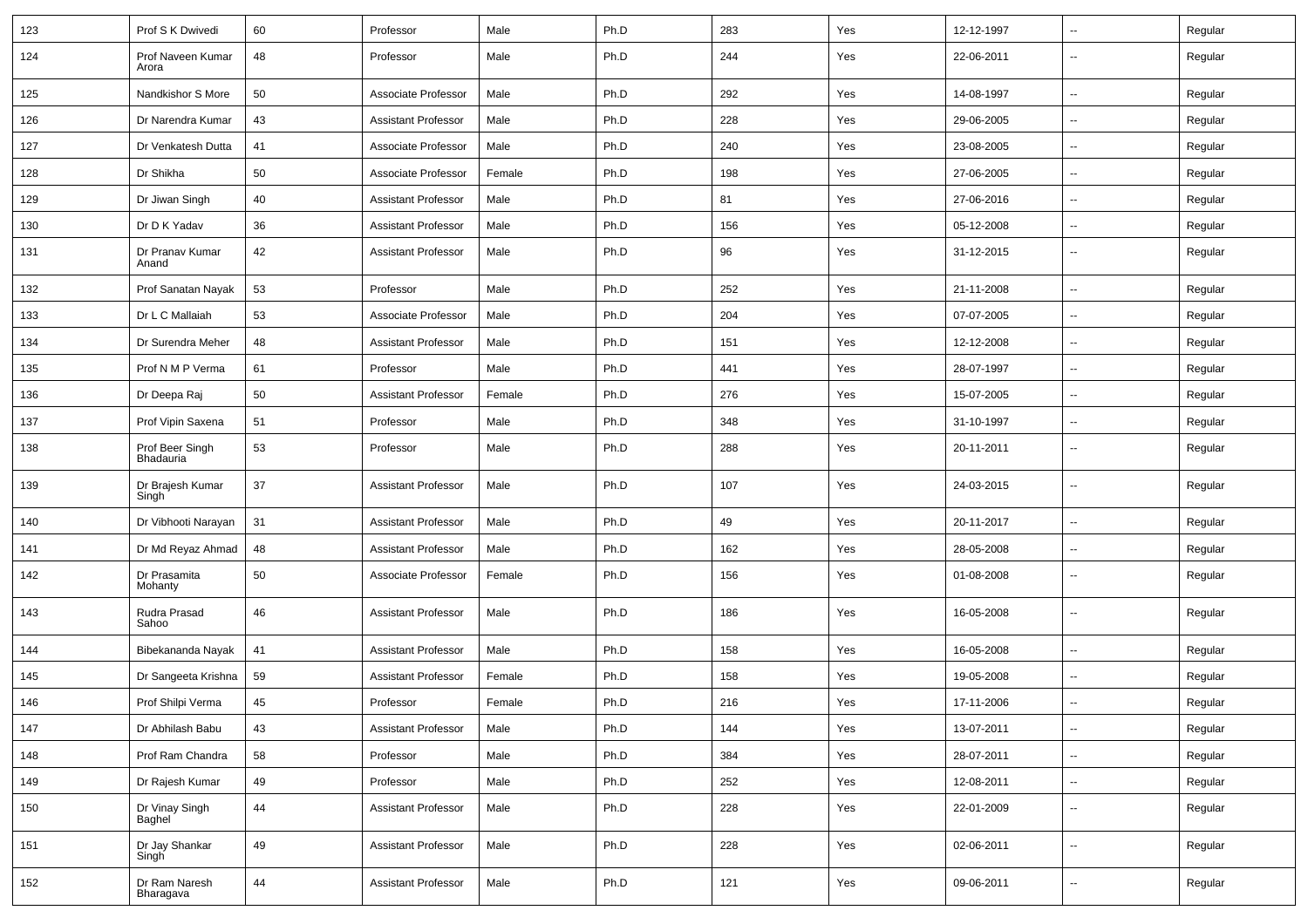| 153 | Prof Arbind Kumar<br>Jha    | 52 | Professor                  | Male   | Ph.D    | 293 | Yes | 14-12-2017 | $\mathbf{u}$             | Regular |
|-----|-----------------------------|----|----------------------------|--------|---------|-----|-----|------------|--------------------------|---------|
| 154 | Prof Madhulika<br>Dube      | 60 | Professor                  | Female | Ph.D    | 440 | Yes | 24-11-2017 | $\sim$                   | Regular |
| 155 | Prof S D Sharma             | 62 | Professor                  | Male   | Ph.D    | 345 | Yes | 01-02-2018 | $\sim$                   | Regular |
| 156 | Dr Anjani Kumar<br>Tiwari   | 42 | Associate Professor        | Male   | Ph.D    | 231 | Yes | 05-01-2018 | $\sim$                   | Regular |
| 157 | Dr P S Rajnikanth           | 43 | Associate Professor        | Male   | Ph.D    | 96  | Yes | 19-03-2018 | $\sim$                   | Regular |
| 158 | Dr Rubee Lata               | 36 | Assistant Professor        | Female | Ph.D    | 55  | Yes | 29-11-2017 | $\overline{\phantom{a}}$ | Regular |
| 159 | Dr Yusuf Akhter             | 42 | <b>Assistant Professor</b> | Male   | Ph.D    | 191 | Yes | 21-11-2017 | $\overline{\phantom{a}}$ | Regular |
| 160 | Dr Siddharth<br>Shankar Rai | 41 | <b>Assistant Professor</b> | Male   | Ph.D    | 126 | Yes | 20-11-2017 | $\overline{\phantom{a}}$ | Regular |
| 161 | Ms Manjari Raj<br>Oraon     | 32 | <b>Assistant Professor</b> | Female | M. Phil | 81  | Yes | 22-02-2018 | $\mathbf{u}$             | Regular |
| 162 | Dr Subhash Kumar<br>Yadav   | 39 | Associate Professor        | Male   | Ph.D    | 155 | Yes | 20-11-2017 | $\mathbf{u}$             | Regular |
| 163 | Dr Minakshi Mishra          | 32 | Assistant Professor        | Female | Ph.D    | 47  | Yes | 27-11-2017 | $\mathbf{u}$             | Regular |
| 164 | Dr Maitri Verma             | 29 | <b>Assistant Professor</b> | Female | Ph.D    | 63  | Yes | 21-11-2017 | $\mathbf{u}$             | Regular |
| 165 | Dr Mukesh Kumar<br>Awasthi  | 36 | <b>Assistant Professor</b> | Male   | Ph.D    | 96  | Yes | 23-11-2017 | $\mathbf{u}$             | Regular |
| 166 | Dr Lalima                   | 47 | <b>Assistant Professor</b> | Female | Ph.D    | 234 | Yes | 20-11-2017 | $\sim$                   | Regular |
| 167 | Dr Subhash Misra            | 46 | Assistant Professor        | Male   | Ph.D    | 158 | Yes | 13-12-2017 | $\sim$                   | Regular |
| 168 | Dr Vivek Nath<br>Tripathi   | 36 | <b>Assistant Professor</b> | Male   | Ph.D    | 110 | Yes | 14-12-2017 | $\overline{\phantom{a}}$ | Regular |
| 169 | Dr Pankaj Kumar<br>Arora    | 38 | <b>Assistant Professor</b> | Male   | Ph.D    | 80  | Yes | 21-11-2017 | $\overline{\phantom{a}}$ | Regular |
| 170 | Dr Ravi Kumar<br>Gupta      | 40 | Assistant Professor        | Male   | Ph.D    | 119 | Yes | 11-12-2017 | $\overline{\phantom{a}}$ | Regular |
| 171 | Dr Harish Chandra           | 43 | <b>Assistant Professor</b> | Male   | Ph.D    | 123 | Yes | 13-12-2017 | $\sim$                   | Regular |
| 172 | Dr Digvijay Verma           | 42 | <b>Assistant Professor</b> | Male   | Ph.D    | 88  | Yes | 23-11-2017 | $\overline{\phantom{a}}$ | Regular |
| 173 | Dr Arvind Kumar<br>Singh    | 56 | <b>Assistant Professor</b> | Male   | Ph.D    | 252 | Yes | 08-06-2018 | $\overline{\phantom{a}}$ | Regular |
| 174 | Dr Priti Rai                | 38 | <b>Assistant Professor</b> | Female | Ph.D    | 138 | Yes | 27-11-2017 | $\overline{\phantom{a}}$ | Regular |
| 175 | Dr Neeraj Kumar<br>Tiwari   | 39 | <b>Assistant Professor</b> | Male   | Ph.D    | 182 | Yes | 27-11-2017 | $\sim$                   | Regular |
| 176 | Komal Singh                 | 42 | <b>Assistant Professor</b> | Female | Ph.D    | 192 | Yes | 16-11-2017 | $\sim$                   | Regular |
| 177 | Dr Sushil Kumar<br>Pandey   | 45 | <b>Assistant Professor</b> | Male   | Ph.D    | 180 | Yes | 27-11-2017 | $\sim$                   | Regular |
| 178 | Dr Vinit Kumar              | 36 | <b>Assistant Professor</b> | Male   | Ph.D    | 148 | Yes | 01-01-2018 | $\sim$                   | Regular |
| 179 | Dr Babita Pandey            | 39 | <b>Assistant Professor</b> | Female | Ph.D    | 138 | Yes | 28-05-2018 | $\sim$                   | Regular |
| 180 | Dr Hari Om Singh            | 34 | <b>Assistant Professor</b> | Male   | Ph.D    | 69  | Yes | 01-12-2017 | $\overline{\phantom{a}}$ | Regular |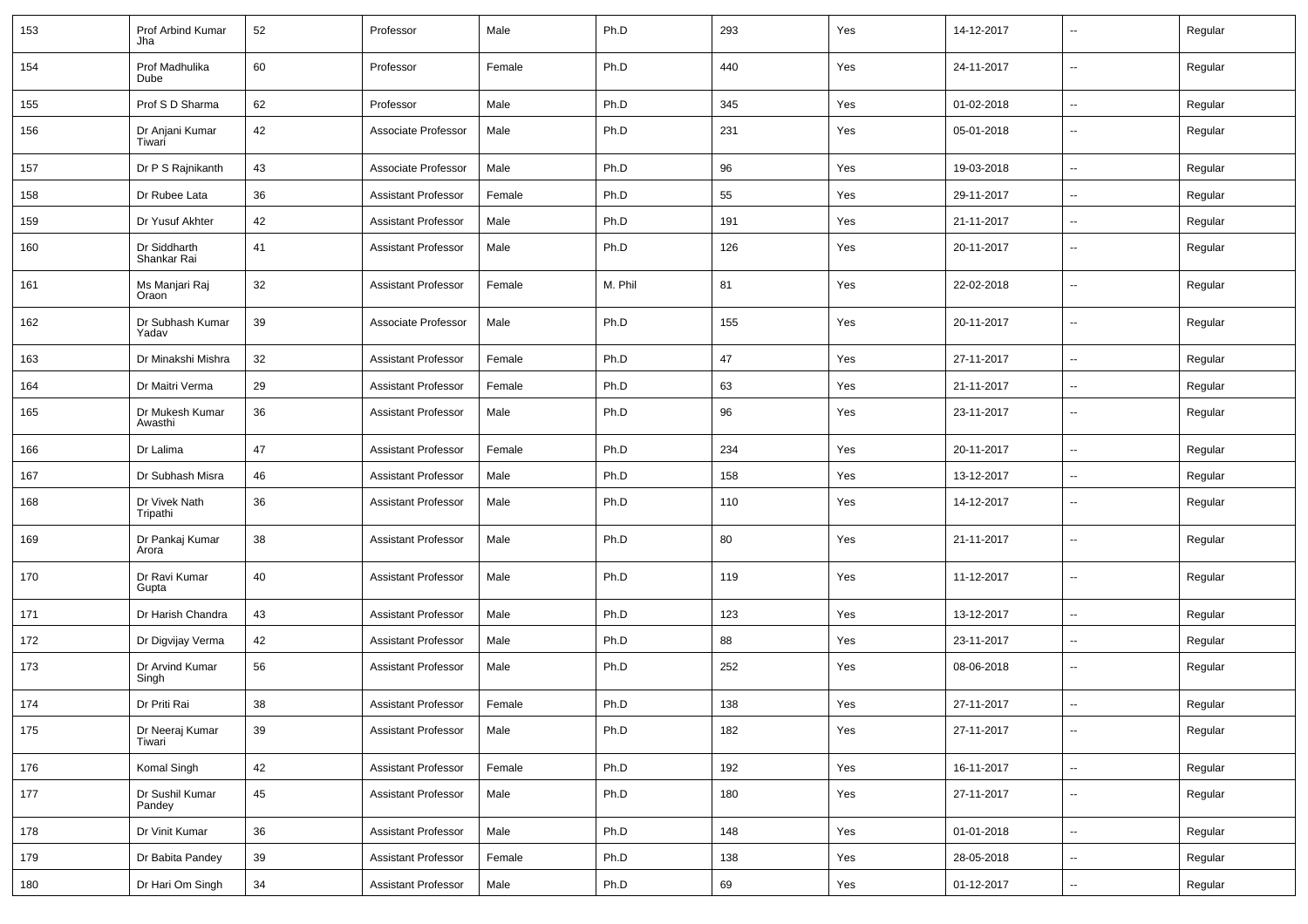| 181 | Dr Yuvana Satya<br>Priya       | 48 | <b>Assistant Professor</b> | Female | Ph.D       | 204 | Yes | 06-07-2011 | $\overline{\phantom{a}}$ | Regular |
|-----|--------------------------------|----|----------------------------|--------|------------|-----|-----|------------|--------------------------|---------|
| 182 | Dr Leena Rastogi               | 53 | <b>Assistant Professor</b> | Female | Ph.D       | 196 | Yes | 01-08-2019 | ⊷.                       | Regular |
| 183 | Dr Anis                        | 34 | <b>Assistant Professor</b> | Male   | Ph.D       | 112 | Yes | 22-07-2019 | --                       | Regular |
| 184 | Dr Ravish Chandra              | 32 | <b>Assistant Professor</b> | Male   | Ph.D       | 110 | Yes | 01-08-2019 | --                       | Regular |
| 185 | Prof Govindji<br>Pandey        | 49 | Professor                  | Male   | Ph.D       | 230 | Yes | 25-11-2008 | --                       | Regular |
| 186 | Dr Monika Sharma               | 40 | <b>Assistant Professor</b> | Female | Ph.D       | 142 | Yes | 02-11-2015 | $\overline{a}$           | Regular |
| 187 | Dr Neeshma                     | 42 | <b>Assistant Professor</b> | Female | Ph.D       | 110 | Yes | 17-11-2017 | $\overline{a}$           | Regular |
| 188 | <b>Birendra Nath</b><br>Prasad | 45 | <b>Assistant Professor</b> | Male   | Ph.D       | 212 | Yes | 17-12-2008 | ⊷.                       | Regular |
| 189 | Dr Leena Sharad<br>Shimpi      | 47 | <b>Assistant Professor</b> | Female | Ph.D       | 207 | Yes | 17-11-2017 | $\overline{\phantom{a}}$ | Regular |
| 190 | Abhishek Yadav                 | 34 | <b>Assistant Professor</b> | Male   | <b>NET</b> | 98  | Yes | 01-08-2018 | $\overline{\phantom{a}}$ | Other   |
| 191 | Hanuman Maurya                 | 33 | <b>Assistant Professor</b> | Male   | <b>NET</b> | 50  | Yes | 01-08-2018 | ⊷.                       | Other   |
| 192 | Anamika Tiwari                 | 32 | <b>Assistant Professor</b> | Female | <b>NET</b> | 40  | Yes | 01-08-2018 | --                       | Other   |
| 193 | Dr Lallan Singh<br>Yadav       | 33 | <b>Assistant Professor</b> | Male   | Ph.D       | 122 | Yes | 01-08-2018 | --                       | Other   |
| 194 | Islamuddin                     | 31 | <b>Assistant Professor</b> | Male   | <b>NET</b> | 33  | Yes | 01-08-2018 | --                       | Other   |
| 195 | Nimisha Pandey                 | 33 | <b>Assistant Professor</b> | Female | <b>NET</b> | 50  | Yes | 01-08-2018 | --                       | Other   |
| 196 | Sandeep Saraswat               | 36 | <b>Assistant Professor</b> | Male   | Ph.D       | 54  | Yes | 01-01-2018 | --                       | Other   |
| 197 | Gaurav Bafila                  | 33 | <b>Assistant Professor</b> | Male   | Ph.D       | 86  | Yes | 01-08-2018 | $\overline{\phantom{a}}$ | Other   |
| 198 | Dr V K Garg                    | 33 | Professor                  | Male   | Ph.D       | 40  | Yes | 01-08-2018 | ⊷.                       | Other   |
| 199 | Arun Kumar Singh               | 33 | <b>Assistant Professor</b> | Male   | Ph.D       | 42  | Yes | 01-08-2018 | -−                       | Other   |
| 200 | Dr Ganesh Chandra              | 37 | <b>Assistant Professor</b> | Male   | Ph.D       | 62  | Yes | 01-08-2018 | -−                       | Other   |
| 201 | Navendu Pratap                 | 33 | <b>Assistant Professor</b> | Male   | Ph.D       | 52  | Yes | 01-08-2018 | --                       | Other   |
| 202 | Dr Richa Srivastawa            | 33 | <b>Assistant Professor</b> | Female | Ph.D       | 54  | Yes | 01-08-2018 | $\overline{a}$           | Other   |
| 203 | Dr Vivek Kr Singh              | 33 | <b>Assistant Professor</b> | Male   | Ph.D       | 54  | Yes | 01-08-2018 | -−                       | Other   |
| 204 | <b>Vivek Pathak</b>            | 33 | <b>Assistant Professor</b> | Male   | Ph.D       | 48  | Yes | 01-08-2018 | н.                       | Other   |
| 205 | Dr Kuldeep Sahay               | 33 | <b>Assistant Professor</b> | Male   | Ph.D       | 58  | Yes | 01-08-2018 | $\sim$                   | Other   |
| 206 | Dr Smita Verma                 | 32 | <b>Assistant Professor</b> | Female | Ph.D       | 50  | Yes | 01-08-2018 | $\overline{\phantom{a}}$ | Other   |
| 207 | Neha Gupta                     | 36 | <b>Assistant Professor</b> | Female | Ph.D       | 88  | Yes | 31-10-2018 | ш,                       | Other   |
| 208 | Sachin Banerjee                | 33 | <b>Assistant Professor</b> | Male   | Ph.D       | 58  | Yes | 01-08-2018 | $\overline{\phantom{a}}$ | Other   |
| 209 | Snigdha Pandey                 | 31 | Assistant Professor        | Female | Ph.D       | 30  | Yes | 01-08-2018 | $\sim$                   | Other   |
| 210 | Dr Subodh Wariya               | 33 | <b>Assistant Professor</b> | Male   | Ph.D       | 56  | Yes | 01-08-2018 | $\overline{\phantom{a}}$ | Other   |
| 211 | Sumit Kumar                    | 33 | <b>Assistant Professor</b> | Male   | Ph.D       | 44  | Yes | 01-08-2018 | ₩,                       | Other   |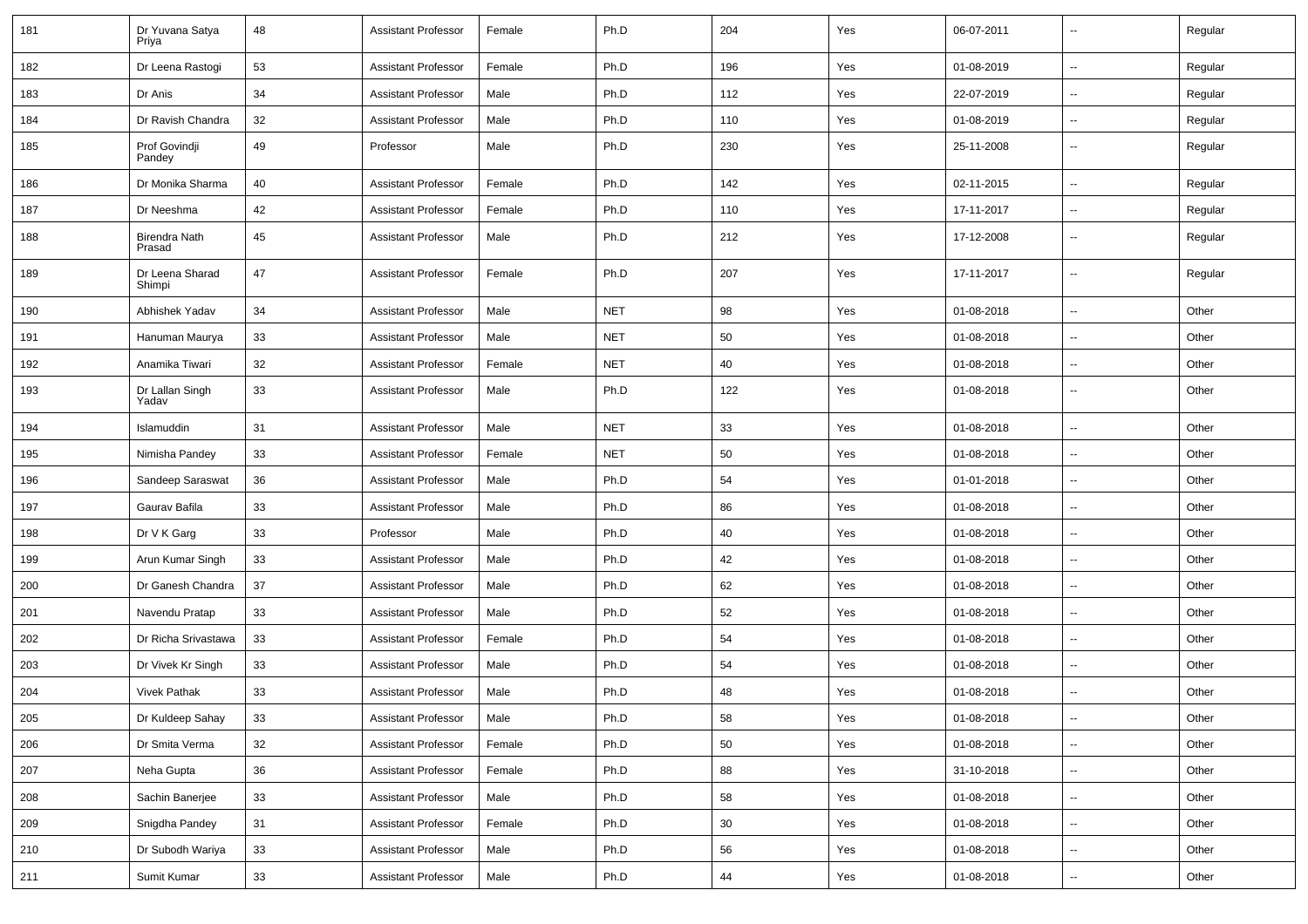| 212 | Anurag Yadav             | 36 | <b>Assistant Professor</b> | Male   | Ph.D       | 58  | Yes | 01-08-2018 | ⊷.                       | Other |
|-----|--------------------------|----|----------------------------|--------|------------|-----|-----|------------|--------------------------|-------|
| 213 | Dr Mirza S Jamal<br>Beg  | 33 | <b>Assistant Professor</b> | Male   | Ph.D       | 52  | Yes | 01-08-2018 | --                       | Other |
| 214 | Dr U K Singh             | 33 | <b>Assistant Professor</b> | Male   | Ph.D       | 53  | Yes | 01-08-2018 | н.                       | Other |
| 215 | Kailash Chandra          | 46 | <b>Assistant Professor</b> | Male   | Ph.D       | 141 | Yes | 01-08-2018 | -−                       | Other |
| 216 | Nitin Kr Jain            | 33 | <b>Assistant Professor</b> | Male   | Ph.D       | 78  | Yes | 01-08-2018 | $\overline{\phantom{a}}$ | Other |
| 217 | Satish Kumar             | 33 | <b>Assistant Professor</b> | Male   | Ph.D       | 87  | Yes | 01-08-2018 | -−                       | Other |
| 218 | Udit Kumar Singh         | 33 | <b>Assistant Professor</b> | Male   | Ph.D       | 73  | Yes | 01-08-2018 | $\overline{\phantom{a}}$ | Other |
| 219 | Divyanjali Singh         | 30 | <b>Assistant Professor</b> | Female | <b>NET</b> | 44  | Yes | 10-09-2018 | $\overline{\phantom{a}}$ | Other |
| 220 | Dr S P Gupta             | 33 | <b>Assistant Professor</b> | Male   | Ph.D       | 51  | Yes | 01-08-2018 | $\overline{\phantom{a}}$ | Other |
| 221 | Mohd Shafeeq<br>Ahmad    | 33 | <b>Assistant Professor</b> | Male   | Ph.D       | 84  | Yes | 01-08-2018 | $\overline{\phantom{a}}$ | Other |
| 222 | Shobha Rawat             | 28 | <b>Assistant Professor</b> | Female | <b>NET</b> | 36  | Yes | 01-08-2018 | $\sim$                   | Other |
| 223 | Ashish Jain              | 33 | <b>Assistant Professor</b> | Male   | Ph.D       | 61  | Yes | 01-08-2018 | $\overline{\phantom{a}}$ | Other |
| 224 | Dr R H Khan              | 71 | <b>Assistant Professor</b> | Male   | Ph.D       | 372 | Yes | 01-08-2018 | --                       | Other |
| 225 | <b>Manish Kumar</b>      | 33 | <b>Assistant Professor</b> | Male   | Ph.D       | 46  | Yes | 01-08-2018 | Ξ.                       | Other |
| 226 | Satyendra<br>Vishwakarma | 34 | <b>Assistant Professor</b> | Male   | Ph.D       | 94  | Yes | 01-08-2018 | $\overline{\phantom{a}}$ | Other |
| 227 | Vivek Kumar Yadav        | 33 | <b>Assistant Professor</b> | Male   | Ph.D       | 53  | Yes | 01-08-2018 | $\sim$                   | Other |
| 228 | Dr Puneet Mishra         | 33 | <b>Assistant Professor</b> | Male   | Ph.D       | 48  | Yes | 01-08-2018 | -−                       | Other |
| 229 | Dr V B Saran             | 33 | <b>Assistant Professor</b> | Male   | Ph.D       | 42  | Yes | 01-08-2018 | $\sim$                   | Other |
| 230 | Priti Maurya             | 39 | <b>Assistant Professor</b> | Female | Ph.D       | 94  | Yes | 05-09-2018 | --                       | Other |
| 231 | Satya Prakash<br>Pandey  | 33 | <b>Assistant Professor</b> | Male   | Ph.D       | 52  | Yes | 01-08-2018 | --                       | Other |
| 232 | Vartika Gupta            | 33 | <b>Assistant Professor</b> | Female | Ph.D       | 60  | Yes | 01-08-2018 | --                       | Other |
| 233 | Gopendra Kr Singh        | 30 | <b>Assistant Professor</b> | Male   | Ph.D       | 60  | Yes | 01-08-2018 | $\mathbf{u}$             | Other |
| 234 | Rajneesh Gautam          | 32 | <b>Assistant Professor</b> | Male   | Ph.D       | 68  | Yes | 23-08-2018 | н.                       | Other |
| 235 | Shruti Kirti Rastogi     | 33 | <b>Assistant Professor</b> | Female | Ph.D       | 61  | Yes | 01-08-2018 | -−                       | Other |
| 236 | Ashish Kumar             | 34 | <b>Assistant Professor</b> | Male   | Ph.D       | 70  | Yes | 27-08-2018 | $\sim$                   | Other |
| 237 | Mohd Hamza               | 28 | <b>Assistant Professor</b> | Male   | <b>NET</b> | 48  | Yes | 16-08-2018 | $\overline{\phantom{a}}$ | Other |
| 238 | Shailesh Kr Maurya       | 27 | <b>Assistant Professor</b> | Male   | Ph.D       | 48  | Yes | 01-09-2018 | Ξ.                       | Other |
| 239 | Shubham Rastoqi          | 28 | <b>Assistant Professor</b> | Male   | Ph.D       | 56  | Yes | 01-09-2017 | н.                       | Other |
| 240 | Nidhi Mishra             | 28 | <b>Assistant Professor</b> | Female | Ph.D       | 57  | Yes | 01-09-2017 | $\sim$                   | Other |
| 241 | Rakesh Kumar<br>Mishra   | 30 | <b>Assistant Professor</b> | Male   | M. Pharm   | 56  | Yes | 01-09-2017 | н.                       | Other |
| 242 | Dr Hafsa Ahamad          | 35 | <b>Assistant Professor</b> | Female | Ph.D       | 58  | Yes | 19-01-2018 | н.                       | Other |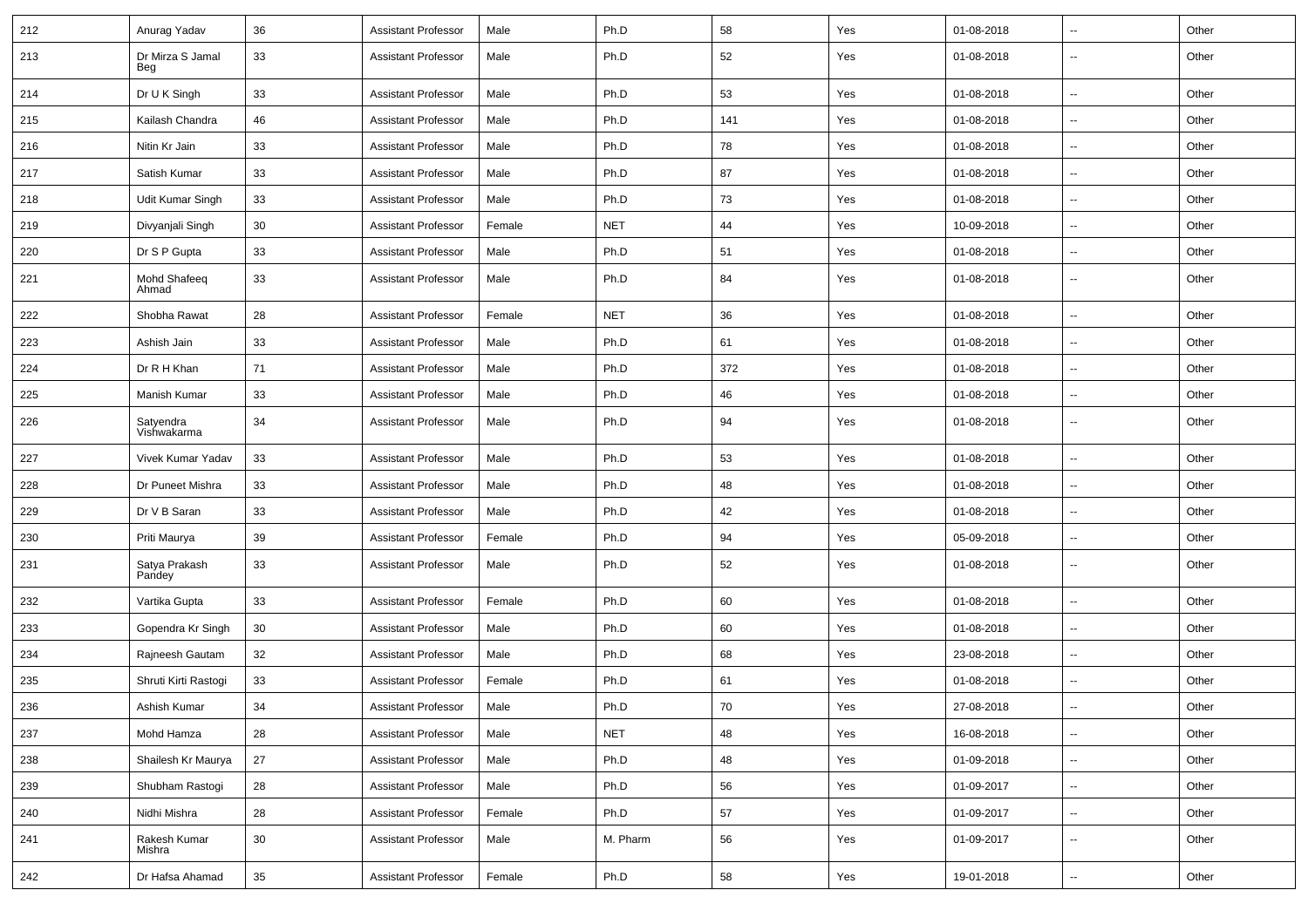| 243 | Mr Abhishek                      | 42 | <b>Assistant Professor</b> | Male   | Ph.D       | 172 | Yes | 15-01-2018 | $\overline{\phantom{a}}$ | Other               |
|-----|----------------------------------|----|----------------------------|--------|------------|-----|-----|------------|--------------------------|---------------------|
| 244 | Dr Rajeev Kumar<br>Singh         | 39 | <b>Assistant Professor</b> | Male   | Ph.D       | 98  | Yes | 10-07-2018 | ۰.                       | Adhoc / Contractual |
| 245 | Dr Vijay Kumar<br><b>Bhaskar</b> | 48 | <b>Assistant Professor</b> | Male   | Ph.D       | 124 | Yes | 10-07-2018 | $\overline{\phantom{a}}$ | Adhoc / Contractual |
| 246 | Dr Ragini Narain                 | 42 | <b>Assistant Professor</b> | Female | Ph.D       | 102 | Yes | 21-07-2019 | $\overline{\phantom{a}}$ | Adhoc / Contractual |
| 247 | Dr Neelam Singh                  | 47 | <b>Assistant Professor</b> | Female | Ph.D       | 132 | Yes | 13-08-2019 | ۰.                       | Adhoc / Contractual |
| 248 | Dr Sushil Kumar<br>Bharti        | 36 | <b>Assistant Professor</b> | Male   | Ph.D       | 68  | Yes | 27-10-2017 | --                       | Adhoc / Contractual |
| 249 | Dr Priyanka Singh                | 30 | <b>Assistant Professor</b> | Female | Ph.D       | 30  | Yes | 14-08-2017 | --                       | Adhoc / Contractual |
| 250 | Dr Vertika Shukla                | 44 | <b>Assistant Professor</b> | Female | Ph.D       | 101 | Yes | 22-02-2016 | $\overline{\phantom{a}}$ | Adhoc / Contractual |
| 251 | Ms Sonali Roy<br>Choudhary       | 32 | <b>Assistant Professor</b> | Female | Ph.D       | 38  | Yes | 05-08-2019 | $\sim$                   | Adhoc / Contractual |
| 252 | Mr Girish Kumar<br>Singh         | 45 | <b>Assistant Professor</b> | Male   | Ph.D       | 187 | Yes | 22-07-2019 | $\overline{\phantom{a}}$ | Adhoc / Contractual |
| 253 | Dr Pooja Rani                    | 35 | <b>Assistant Professor</b> | Female | Ph.D       | 40  | Yes | 01-08-2019 | $\sim$                   | Adhoc / Contractual |
| 254 | Dr Shashi Bharti                 | 34 | <b>Assistant Professor</b> | Female | Ph.D       | 52  | Yes | 01-08-2019 | $\overline{\phantom{a}}$ | Adhoc / Contractual |
| 255 | Dr Pradeep Ram                   | 32 | <b>Assistant Professor</b> | Male   | Ph.D       | 43  | Yes | 01-08-2019 | --                       | Adhoc / Contractual |
| 256 | Dr Pankaj Tripathi               | 30 | <b>Assistant Professor</b> | Male   | Ph.D       | 33  | Yes | 01-08-2019 | $\overline{\phantom{a}}$ | Adhoc / Contractual |
| 257 | Dr Rajeev Ranjan                 | 35 | <b>Assistant Professor</b> | Male   | Ph.D       | 58  | Yes | 08-01-2019 | --                       | Adhoc / Contractual |
| 258 | Versha Verma                     | 38 | <b>Assistant Professor</b> | Female | Ph.D       | 112 | Yes | 23-07-2019 | ۰.                       | Adhoc / Contractual |
| 259 | Ms Sugandha Singh                | 33 | <b>Assistant Professor</b> | Female | Ph.D       | 37  | Yes | 23-07-2019 | $\sim$                   | Adhoc / Contractual |
| 260 | Sameen Ahmad                     | 42 | <b>Assistant Professor</b> | Male   | Ph.D       | 133 | Yes | 23-07-2019 | $\overline{\phantom{a}}$ | Adhoc / Contractual |
| 261 | Dr Satya Bhushan<br>Verma        | 34 | <b>Assistant Professor</b> | Male   | Ph.D       | 44  | Yes | 23-07-2019 | --                       | Adhoc / Contractual |
| 262 | Dr Ganesh Chandra                | 37 | <b>Assistant Professor</b> | Male   | Ph.D       | 57  | Yes | 23-07-2019 | $\overline{\phantom{a}}$ | Adhoc / Contractual |
| 263 | Dr Chandrajeet<br>Yadav          | 34 | <b>Assistant Professor</b> | Male   | Ph.D       | 50  | Yes | 23-07-2019 | ۰.                       | Adhoc / Contractual |
| 264 | Mr Shailendra Singh              | 38 | <b>Assistant Professor</b> | Male   | Ph.D       | 111 | Yes | 25-07-2019 | $\overline{\phantom{a}}$ | Adhoc / Contractual |
| 265 | Mr Jayant Kumar<br>Sahani        | 32 | <b>Assistant Professor</b> | Male   | Ph.D       | 34  | Yes | 25-07-2019 | --                       | Adhoc / Contractual |
| 266 | Mr Arun Kumar<br>Singh           | 32 | <b>Assistant Professor</b> | Male   | Ph.D       | 36  | Yes | 25-07-2019 | $\overline{\phantom{a}}$ | Adhoc / Contractual |
| 267 | Mr Vinamra Kumar<br>Govil        | 35 | <b>Assistant Professor</b> | Male   | Ph.D       | 35  | Yes | 25-07-2019 | ۰.                       | Adhoc / Contractual |
| 268 | Mr Apoorva Singh                 | 29 | <b>Assistant Professor</b> | Male   | Ph.D       | 24  | Yes | 25-07-2019 | --                       | Adhoc / Contractual |
| 269 | Islmauddin                       | 27 | <b>Assistant Professor</b> | Male   | <b>NET</b> | 24  | Yes | 25-07-2019 | $\overline{\phantom{a}}$ | Adhoc / Contractual |
| 270 | Mr Navendu Pratap<br>singh       | 29 | <b>Assistant Professor</b> | Male   | Ph.D       | 24  | Yes | 25-07-2019 | ۰.                       | Adhoc / Contractual |
| 271 | Mr Arpit Shukla                  | 28 | <b>Assistant Professor</b> | Male   | Ph.D       | 27  | Yes | 25-07-2019 | $\overline{\phantom{a}}$ | Adhoc / Contractual |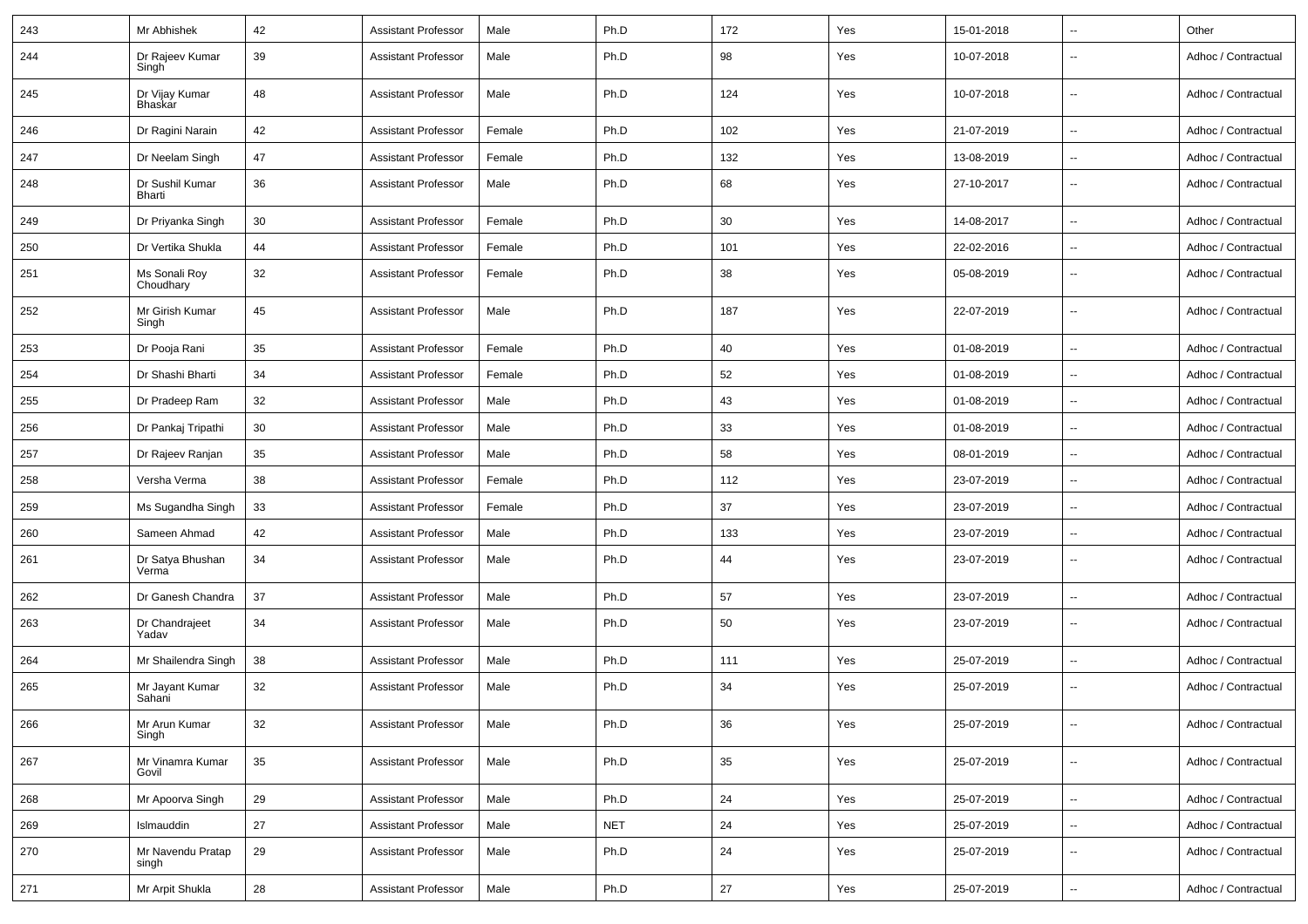| 272 | Dr P D Saxena                | 43 | <b>Assistant Professor</b> | Male   | Ph.D | 62  | Yes | 25-07-2019 | $\mathbf{u}$             | Adhoc / Contractual |
|-----|------------------------------|----|----------------------------|--------|------|-----|-----|------------|--------------------------|---------------------|
| 273 | Ms Hemani Singh              | 27 | Assistant Professor        | Female | Ph.D | 26  | Yes | 25-07-2019 | $\sim$                   | Adhoc / Contractual |
| 274 | Prachi Tandon                | 35 | <b>Assistant Professor</b> | Female | Ph.D | 27  | Yes | 25-07-2019 | $\sim$                   | Adhoc / Contractual |
| 275 | Imran Khan                   | 44 | <b>Assistant Professor</b> | Male   | Ph.D | 27  | Yes | 25-07-2019 | ۰.                       | Adhoc / Contractual |
| 276 | Deepak Singh                 | 38 | <b>Assistant Professor</b> | Male   | Ph.D | 27  | Yes | 25-07-2019 | $\sim$                   | Adhoc / Contractual |
| 277 | Afzal Khan                   | 37 | <b>Assistant Professor</b> | Male   | Ph.D | 53  | Yes | 22-07-2019 | $\mathbf{u}$             | Adhoc / Contractual |
| 278 | Dr Aniruddha Kumar           | 38 | <b>Assistant Professor</b> | Male   | Ph.D | 68  | Yes | 22-07-2019 | $\sim$                   | Adhoc / Contractual |
| 279 | Dr Dhananjay<br>Kumar        | 31 | <b>Assistant Professor</b> | Male   | Ph.D | 31  | Yes | 22-07-2019 | $\sim$                   | Adhoc / Contractual |
| 280 | Dr Richa Mishra              | 38 | Assistant Professor        | Female | Ph.D | 72  | Yes | 12-09-2019 | $\sim$                   | Adhoc / Contractual |
| 281 | Dr Mohd Waris Khan           | 33 | <b>Assistant Professor</b> | Male   | Ph.D | 36  | Yes | 02-08-2019 | $\sim$                   | Adhoc / Contractual |
| 282 | Dr Dhirendra Vikram<br>Singh | 34 | <b>Assistant Professor</b> | Male   | Ph.D | 54  | Yes | 21-07-2019 | $\sim$                   | Adhoc / Contractual |
| 283 | Mrs Shweta Trivedi           | 42 | <b>Assistant Professor</b> | Female | Ph.D | 132 | Yes | 21-07-2019 | $\overline{\phantom{a}}$ | Adhoc / Contractual |
| 284 | Dr Neelam Yadav              | 39 | <b>Assistant Professor</b> | Female | Ph.D | 122 | Yes | 01-08-2019 | $-$                      | Adhoc / Contractual |
| 285 | Dr Rashmi<br>Srivastava      | 40 | <b>Assistant Professor</b> | Female | Ph.D | 92  | Yes | 01-08-2019 | $\overline{\phantom{a}}$ | Adhoc / Contractual |
| 286 | Dr Sarfraj Ahmas<br>Siddiqui | 33 | <b>Assistant Professor</b> | Male   | Ph.D | 40  | Yes | 29-08-2019 | $\overline{\phantom{a}}$ | Adhoc / Contractual |
| 287 | Dr Amit Dwivedi              | 40 | Assistant Professor        | Male   | Ph.D | 110 | Yes | 29-08-2019 | $\mathbf{u}$             | Adhoc / Contractual |
| 288 | Dr Deepa Jain                | 35 | <b>Assistant Professor</b> | Female | Ph.D | 58  | Yes | 29-08-2019 | $\overline{\phantom{a}}$ | Adhoc / Contractual |
| 289 | Mr Ankit Kumar<br>Patel      | 34 | <b>Assistant Professor</b> | Male   | Ph.D | 40  | Yes | 25-07-2019 | $\overline{\phantom{a}}$ | Adhoc / Contractual |
| 290 | Dr Richa Srivastava          | 38 | <b>Assistant Professor</b> | Female | Ph.D | 94  | Yes | 25-07-2019 | $\sim$                   | Adhoc / Contractual |
| 291 | Dr Rahat Husain<br>Khan      | 71 | <b>Assistant Professor</b> | Male   | Ph.D | 422 | Yes | 25-07-2019 | $\sim$                   | Adhoc / Contractual |
| 292 | Dr Charumitra<br>Anand       | 29 | <b>Assistant Professor</b> | Female | Ph.D | 30  | Yes | 25-07-2019 | $\sim$                   | Adhoc / Contractual |
| 293 | Dr Vivek Kumar<br>Singh      | 40 | <b>Assistant Professor</b> | Male   | Ph.D | 96  | Yes | 25-07-2019 | Ξ.                       | Adhoc / Contractual |
| 294 | Dr Namita Gupta              | 34 | <b>Assistant Professor</b> | Female | Ph.D | 21  | Yes | 25-07-2019 |                          | Adhoc / Contractual |
| 295 | Mr Ram Singer<br>Verma       | 44 | <b>Assistant Professor</b> | Male   | Ph.D | 124 | Yes | 25-07-2019 | $\overline{\phantom{a}}$ | Adhoc / Contractual |
| 296 | Mr Hanuman<br>Maurya         | 44 | <b>Assistant Professor</b> | Male   | Ph.D | 126 | Yes | 25-07-2019 | $\overline{\phantom{a}}$ | Adhoc / Contractual |
| 297 | Mr Piyush Gupta              | 35 | <b>Assistant Professor</b> | Male   | Ph.D | 77  | Yes | 25-07-2019 | --                       | Adhoc / Contractual |
| 298 | Mr Vivek Shukla              | 50 | <b>Assistant Professor</b> | Male   | Ph.D | 135 | Yes | 25-07-2019 | $\overline{\phantom{a}}$ | Adhoc / Contractual |
| 299 | Ms Nimisha Pande             | 47 | <b>Assistant Professor</b> | Female | Ph.D | 126 | Yes | 25-07-2019 | $\sim$                   | Adhoc / Contractual |
| 300 | Dr Abhishek Mishra           | 30 | <b>Assistant Professor</b> | Male   | Ph.D | 48  | Yes | 25-07-2019 | $\sim$                   | Adhoc / Contractual |